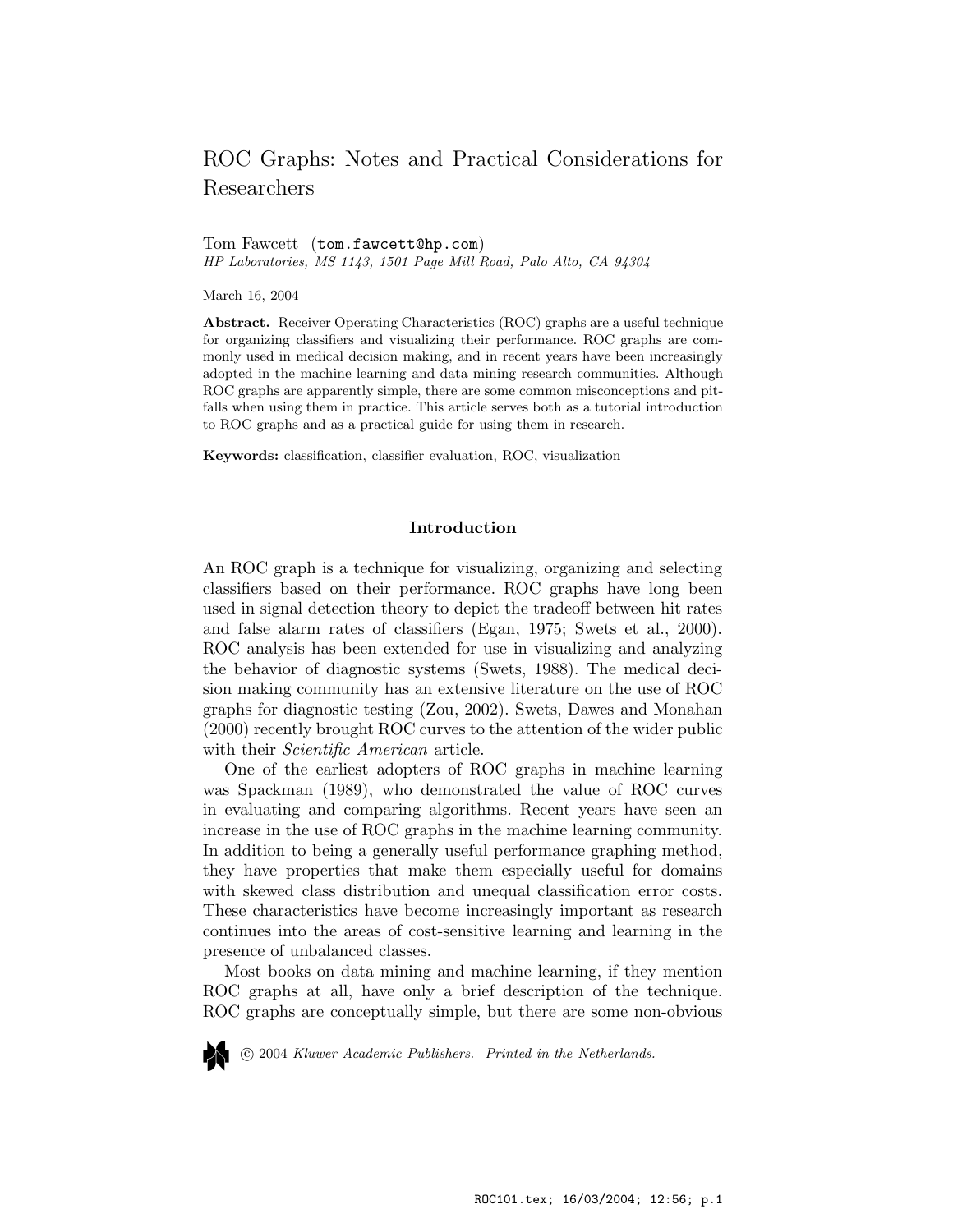complexities that arise when they are used in research. There are also common misconceptions and pitfalls when using them in practice.

This article attempts to serve as a tutorial introduction to ROC graphs and as a practical guide for using them in research. It collects some important observations that are perhaps not obvious to many in the community. Some of these points have been made in previously published articles, but they were often buried in text and were subsidiary to the main points. Other notes are the result of information passed around in email between researchers, but left unpublished. The goal of this article is to advance general knowledge about ROC graphs so as to promote better evaluation practices in the field.

This article is divided into two parts. The first part, comprising sections 1 through 6, covers basic issues that will be encountered in most research uses of ROC graphs. Each topic has a separate section and is treated in detail, usually including algorithms. Researchers intending to use ROC curves seriously in their work should be familiar with this material. The second part, in section 7, covers some related but ancillary topics. They are more esoteric and are discussed in less detail, but pointers to further reading are included.

Note: Implementations of the algorithms in this article, in the Perl language, are collected in an archive available from: http://www.purl. org/NET/tfawcett/software/ROC\_algs.tar.gz

#### 1. Classifier Performance

We begin by considering classification problems using only two classes. Formally, each instance I is mapped to one element of the set  $\{p, n\}$  of positive and negative class labels. A *classification model* (or *classifier*) is a mapping from instances to predicted classes. Some classification models produce a continuous output (e.g., an estimate of an instance's class membership probability) to which different thresholds may be applied to predict class membership. Other models produce a discrete class label indicating only the predicted class of the instance. To distinguish between the actual class and the predicted class we use the labels  ${Y, N}$  for the class predictions produced by a model.

Given a classifier and an instance, there are four possible outcomes. If the instance is positive and it is classified as positive, it is counted as a true positive; if it is classified as negative, it is counted as a false negative. If the instance is negative and it is classified as negative, it is counted as a true negative; if it is classified as positive, it is counted as a *false positive*. Given a classifier and a set of instances (the test set), a two-by-two confusion matrix (also called a contingency table) can be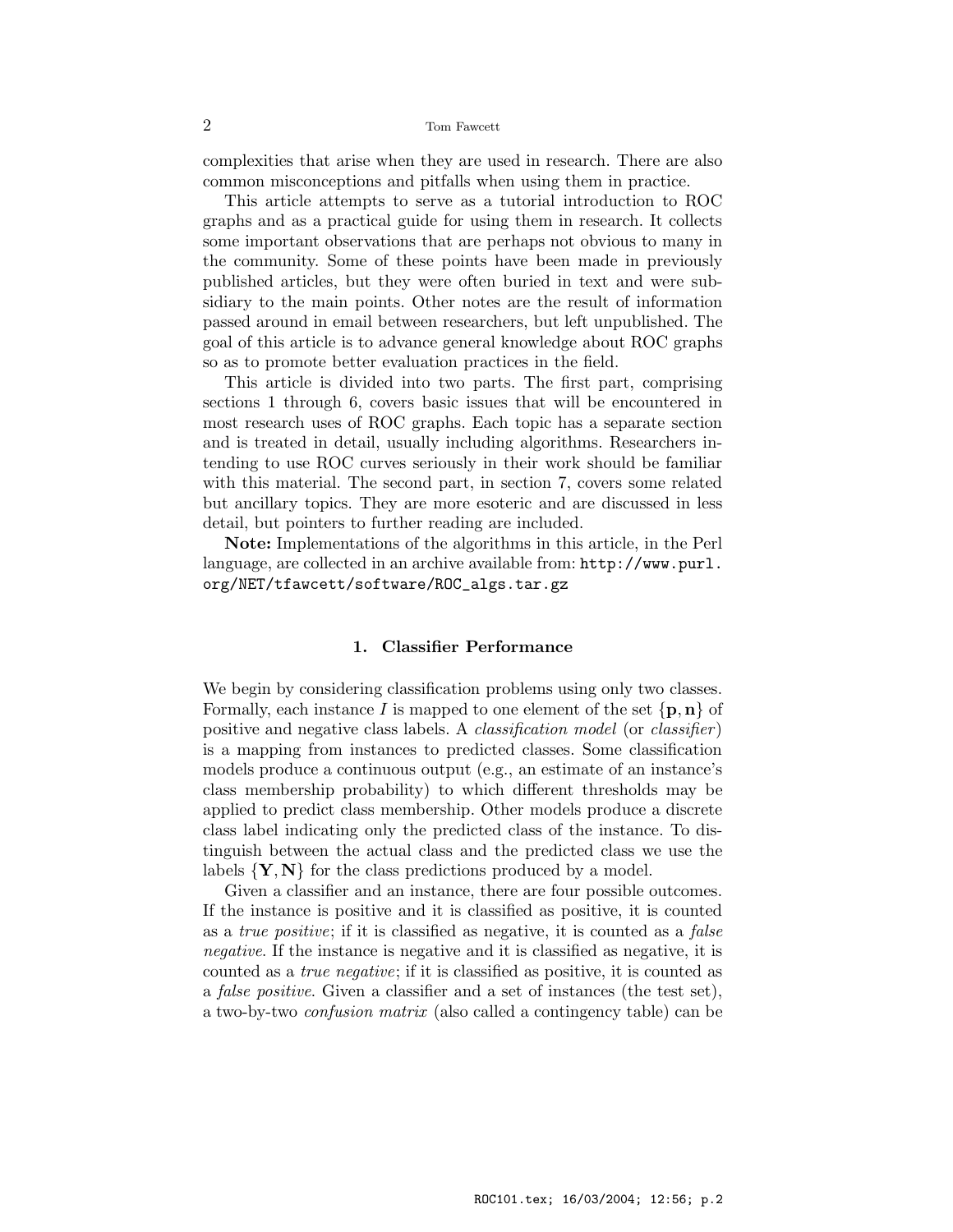



Figure 1. Confusion matrix and common performance metrics calculated from it

constructed representing the dispositions of the set of instances. This matrix forms the basis for many common metrics.

Figure 1 shows a confusion matrix and equations of several common metrics that can be calculated from it. The numbers along the major diagonal represent the correct decisions made, and the numbers off this diagonal represent the errors—the confusion—between the various classes. The **true positive rate**  $\left($  also called *hit rate* and *recall* $\right)$  of a classifier is estimated as:

> $tp$  rate  $\approx \frac{\text{Positive correctly classified}}{\text{Total } \cdot \cdot \cdot}$ Total positives

<sup>1</sup> For clarity, counts such as TP and FP will be denoted with upper-case letters and rates such as tp rate will be denoted with lower-case.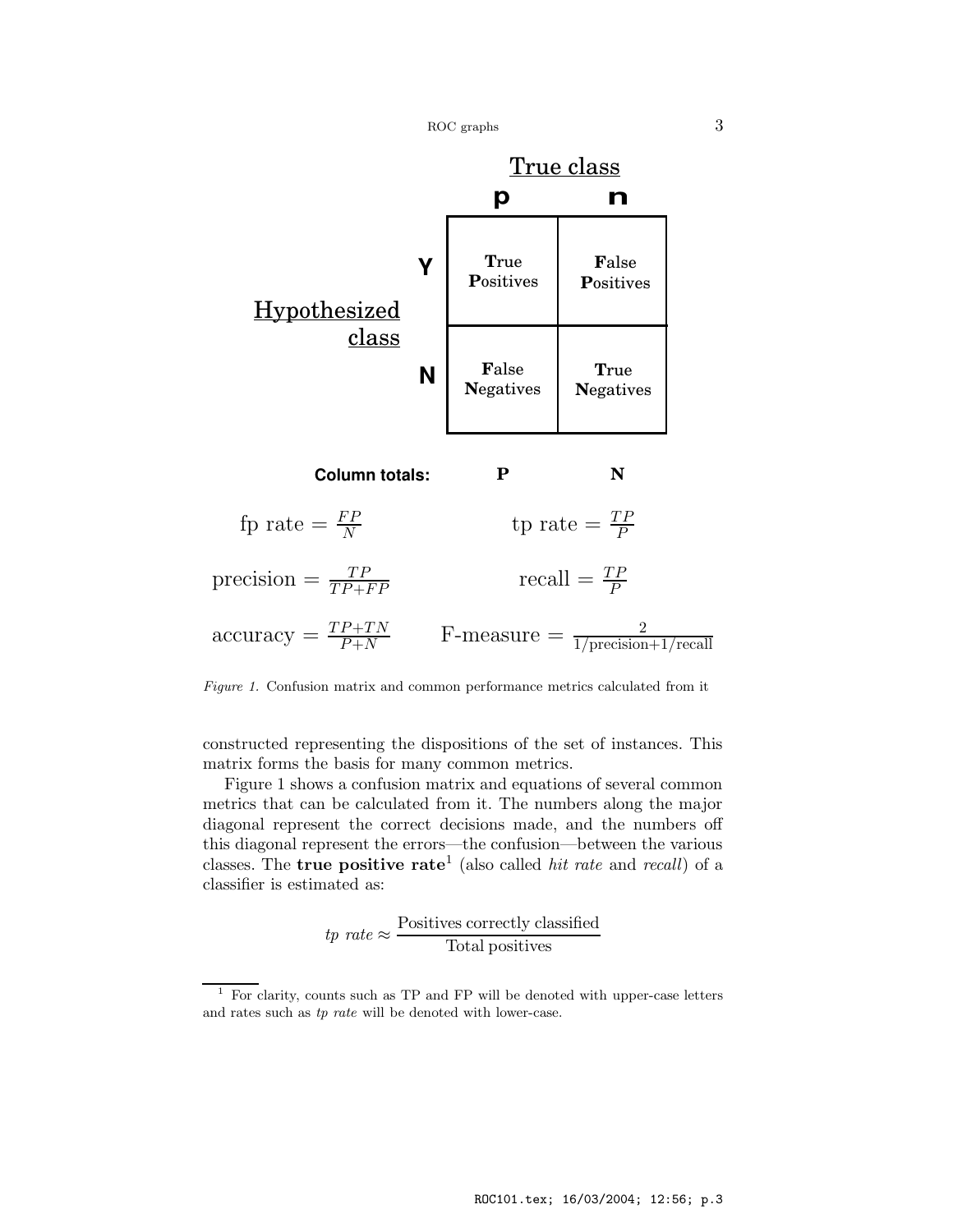

Figure 2. A basic ROC graph showing five discrete classifiers.

The **false positive rate** (also called *false alarm rate*) of the classifier is:

$$
fp\ rate \approx \frac{\text{negatives incorrectly classified}}{\text{total negatives}}
$$

Additional terms associated with ROC curves are:

sensitivity = recall\n
$$
specificity = \frac{True\ negatives}{False\ positives + True\ negatives}
$$
\n= 1 - fp rate\npositive predictive value = precision

## 2. ROC Space

ROC graphs are two-dimensional graphs in which TP rate is plotted on the Y axis and FP rate is plotted on the X axis. An ROC graph depicts relative trade-offs between benefits (true positives) and costs (false positives). Figure 2 shows an ROC graph with five classifiers labeled A through E.

A discrete classifier is one that outputs only a class label. Each discrete classifier produces an *(fp rate, tp rate)* pair corresponding to a single point in ROC space. The classifiers in figure 2 are all discrete classifiers.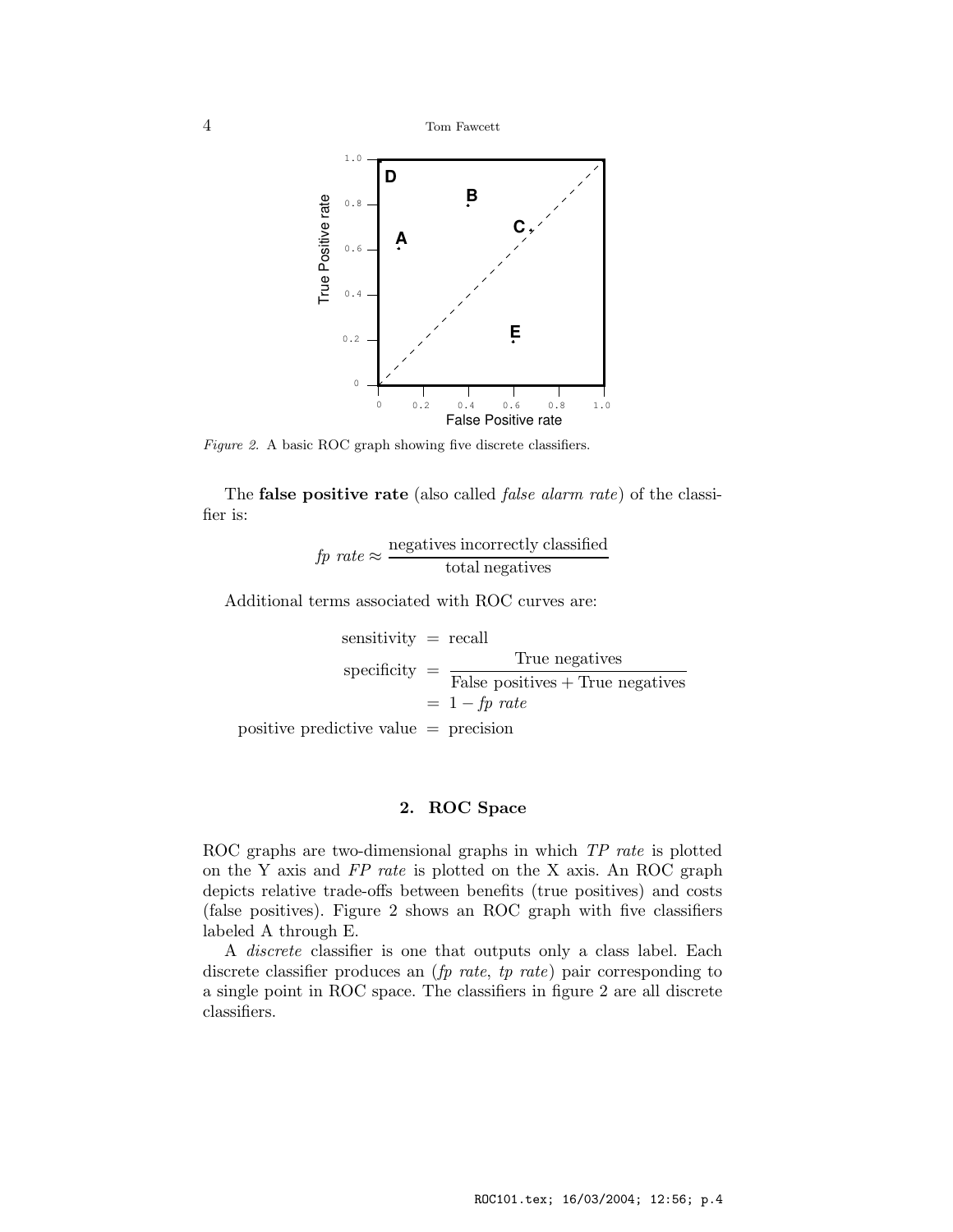## $ROC$  graphs  $5$

Several points in ROC space are important to note. The lower left point  $(0, 0)$  represents the strategy of never issuing a positive classification; such a classifier commits no false positive errors but also gains no true positives. The opposite strategy, of unconditionally issuing positive classifications, is represented by the upper right point  $(1, 1)$ .

The point (0, 1) represents perfect classification. D's performance is perfect as shown.

Informally, one point in ROC space is better than another if it is to the northwest (tp rate is higher, fp rate is lower, or both) of the first. Classifiers appearing on the left hand-side of an ROC graph, near the X axis, may be thought of as "conservative": they make positive classifications only with strong evidence so they make few false positive errors, but they often have low true positive rates as well. Classifiers on the upper right-hand side of an ROC graph may be thought of as "liberal": they make positive classifications with weak evidence so they classify nearly all positives correctly, but they often have high false positive rates. In figure 2, A is more conservative than B. Many real world domains are dominated by large numbers of negative instances, so performance in the far left-hand side of the ROC graph becomes more interesting.

#### 2.1. Random Performance

The diagonal line  $y = x$  represents the strategy of randomly guessing a class. For example, if a classifier randomly guesses the positive class half the time, it can be expected to get half the positives and half the negatives correct; this yields the point (0.5, 0.5) in ROC space. If it guesses the positive class 90% of the time, it can be expected to get 90% of the positives correct but its false positive rate will increase to 90% as well, yielding (0.9, 0.9) in ROC space. Thus a random classifier will produce a ROC point that "slides" back and forth on the diagonal based on the frequency with which it guesses the positive class. In order to get away from this diagonal into the upper triangular region, the classifier must exploit some information in the data. In figure 2, C's performance is virtually random. At (0.7, 0.7), C may be said to be guessing the positive class 70% of the time,

Any classifier that appears in the lower right triangle performs worse than random guessing. This triangle is therefore usually empty in ROC graphs. However, note that the decision space is symmetrical about the diagonal separating the two triangles. If we negate a classifier—that is, reverse its classification decisions on every instance—its true positive classifications become false negative mistakes, and its false positives become true negatives. Therefore, any classifier that produces a point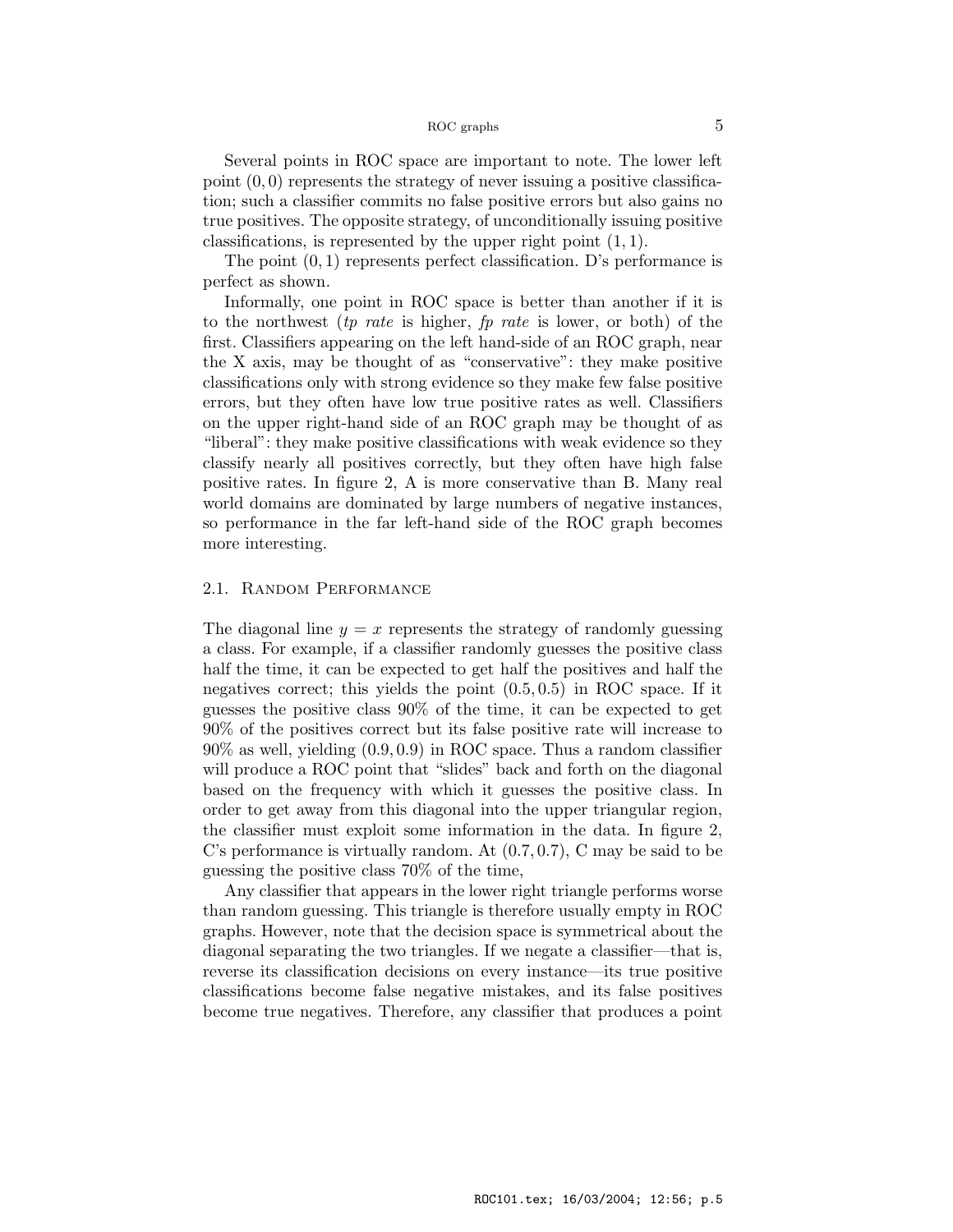in the lower right triangle can be negated to produce a point in the upper left triangle. In figure 2, E performs much worse than random, and is in fact the negation of B. Any classifier on the diagonal may be said to have no information about the class. A classifier below the diagonal may be said to have useful information, but it is applying the information incorrectly (Flach and Wu, 2003).

Given an ROC graph in which a classifier's performance appears to be slightly better than random, it is natural to ask: "is this classifier's performance truly significant or is it only better than random by chance?" There is no conclusive test for this, but Forman (2002) has shown a methodology that addresses this question with ROC curves.

#### 3. Curves in ROC space

Many classifiers, such as decision trees or rule sets, are designed to produce only a class decision, i.e., a  $Y$  or  $N$  on each instance. When such a discrete classifier is applied to a test set, it yields a single confusion matrix, which in turn corresponds to one ROC point. Thus, a discrete classifier produces only a single point in ROC space.

Some classifiers, such as a Naive Bayes classifier or a neural network, naturally yield an instance *probability* or *score*, a numeric value that represents the degree to which an instance is a member of a class. These values can be strict probabilities, in which case they adhere to standard theorems of probability; or they can be general, uncalibrated scores, in which case the only property that holds is that a higher score indicates a higher probability. We shall call both a probabilistic classifier, in spite of the fact that the output may not be a proper probability<sup>2</sup>.

Such a ranking or scoring classifier can be used with a threshold to produce a discrete (binary) classifier: if the classifier output is above the threshold, the classifier produces a  $Y$ , else a  $N$ . Each threshold value produces a different point in ROC space. Conceptually, we may imagine varying a threshold from  $-\infty$  to  $+\infty$  and tracing a curve through ROC space. Algorithm 1 describes this basic idea. Computationally, this is a poor way of generating an ROC curve, and the next section describes a more efficient and careful method.

Figure 3 shows an example of an ROC "curve" on a test set of twenty instances. The instances, ten positive and ten negative, are shown in the table beside the graph. Any ROC curve generated from a finite set of instances is actually a step function, which approaches a true curve as the number of instances approaches infinity. The step function in

<sup>2</sup> Techniques exist for converting an uncalibrated score into a proper probability but this conversion is unnecesary for ROC curves.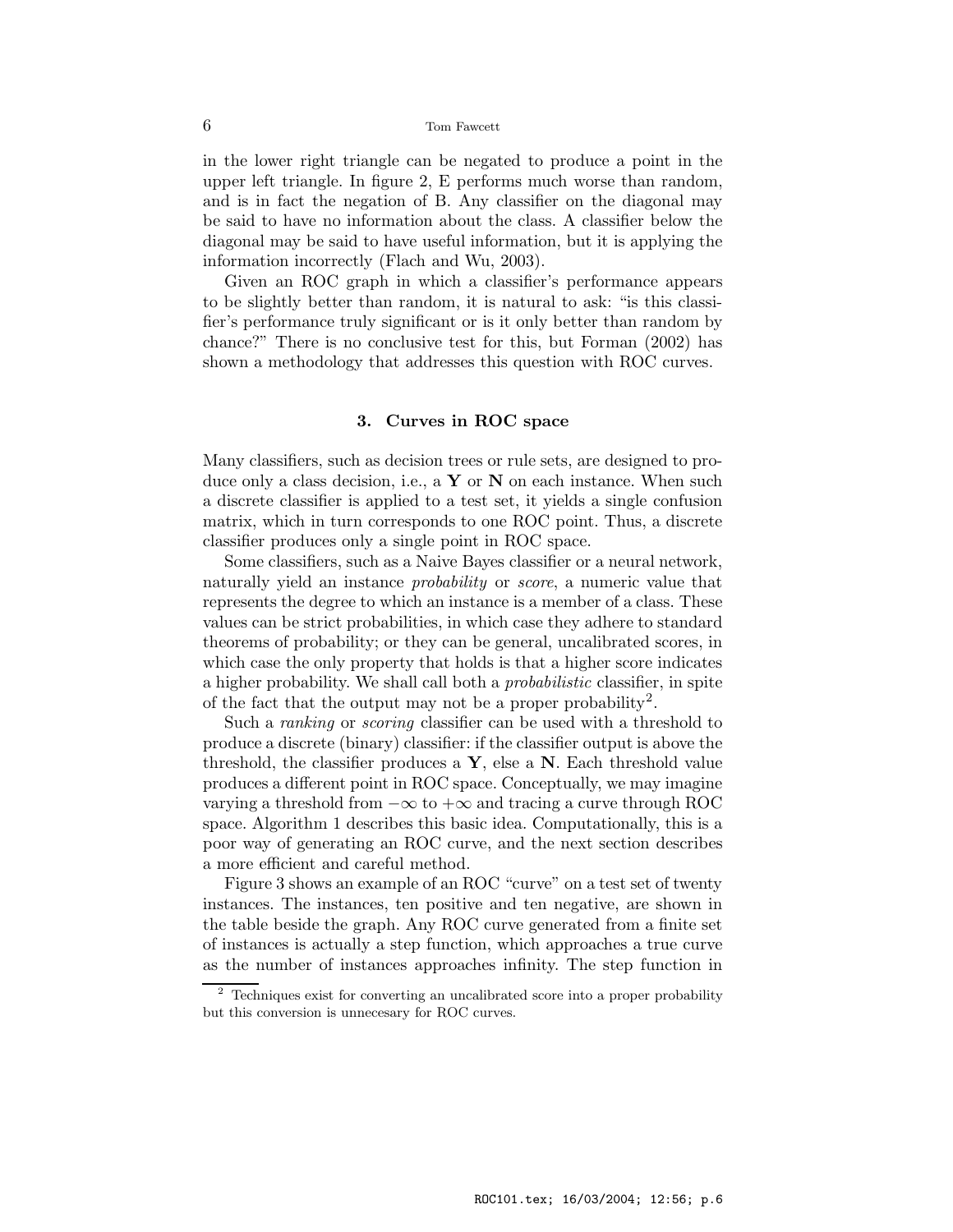

Figure 3. The ROC "curve" created by thresholding a test set. The table at right shows twenty data and the score assigned to each by a scoring classifier. The graph at left shows the corresponding ROC curve with each point labeled by the threshold that produces it.

figure 3 is taken from a very small instance set so that each point's derivation can be understood. In the table of figure 3, the instances are sorted by their scores, and each point in the ROC graph is labeled by the score threshold that produces it. A threshold of  $+\infty$  produces the point  $(0, 0)$ . As we lower the threshold to 0.9 the first positive instance is classified positive, yielding  $(0, 0.1)$ . As the threshold is further reduced, the curve climbs up and to the right, ending up at  $(1, 1)$  with a threshold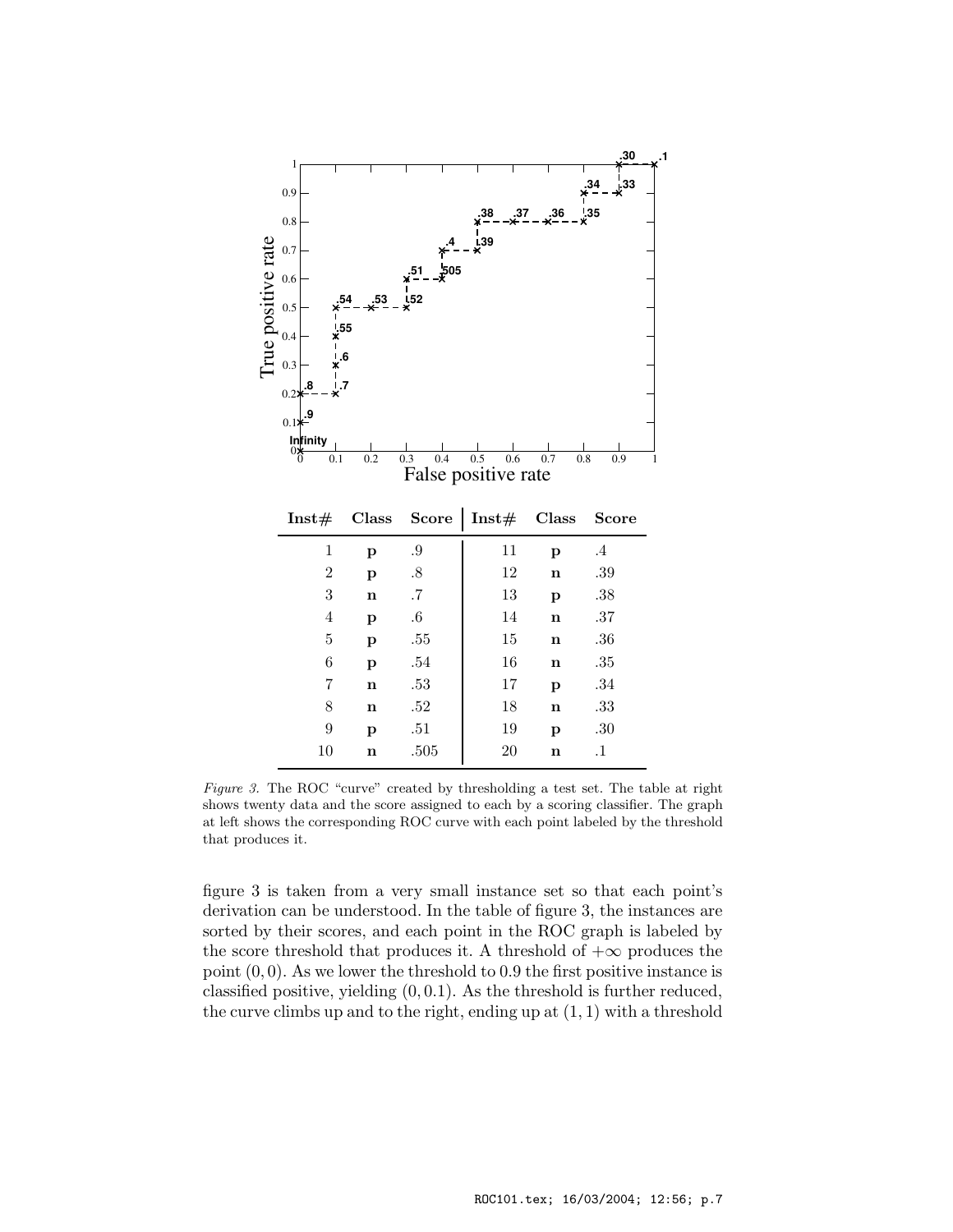Algorithm 1 Conceptual method for calculating an ROC curve. See algorithm 2 for a practical method.

**Inputs**: L, the set of test instances;  $f(i)$ , the probabilistic classifier's estimate that instance  $i$  is positive;  $min$  and  $max$ , the smallest and largest values returned by  $f$ ; increment, the smallest difference between any two  $f$ values.

1: for  $t = min$  to max by increment do 2:  $FP \leftarrow 0$ 3:  $TP \leftarrow 0$ 4: for  $i \in L$  do 5: if  $f(i) > t$  then /\* This example is over threshold \*/ 6: if i is a positive example then 7:  $TP \leftarrow TP + 1$ 8: else  $\frac{\text{else}}{\text{else}}$  /\* i is a negative example, so this is a false positive \*/ 9:  $FP \leftarrow FP + 1$ 10: end if 11: end if 12: end for 13: Add point  $(\frac{FP}{N}, \frac{TP}{P})$  to ROC curve 14: end for 15: end

of 0.1. Note that lowering this threshold corresponds to moving from the "conservative" to the "liberal" areas of the graph.

Although the test set is very small, we can make some tentative observations about the classifier. It appears to perform better in the more conservative region of the graph; the ROC point at  $(0.1, 0.5)$ produces its highest accuracy (70%). This is equivalent to saying that the classifier is better at identifying likely positives than at identifying likely negatives. Note also that the classifier's best accuracy occurs at a threshold of  $\geq$  .54, rather than at  $\geq$  .5 as we might expect with a balanced distribution. The next section discusses this phenomenon.

#### 3.1. Relative versus absolute scores

An important point about ROC graphs is that they measure the ability of a classifier to produce good relative instance scores. A classifier need not produce accurate, calibrated probability estimates; it need only produce relative accurate scores that serve to discriminate positive and negative instances.

Consider the simple instance scores shown in figure 4, which came from a Naive Bayes classifier. Comparing the hypothesized class (which is **Y** if score  $> 0.5$ , else **N**) against the true classes, we can see that the classifier gets instances 7 and 8 wrong, yielding 80% accuracy.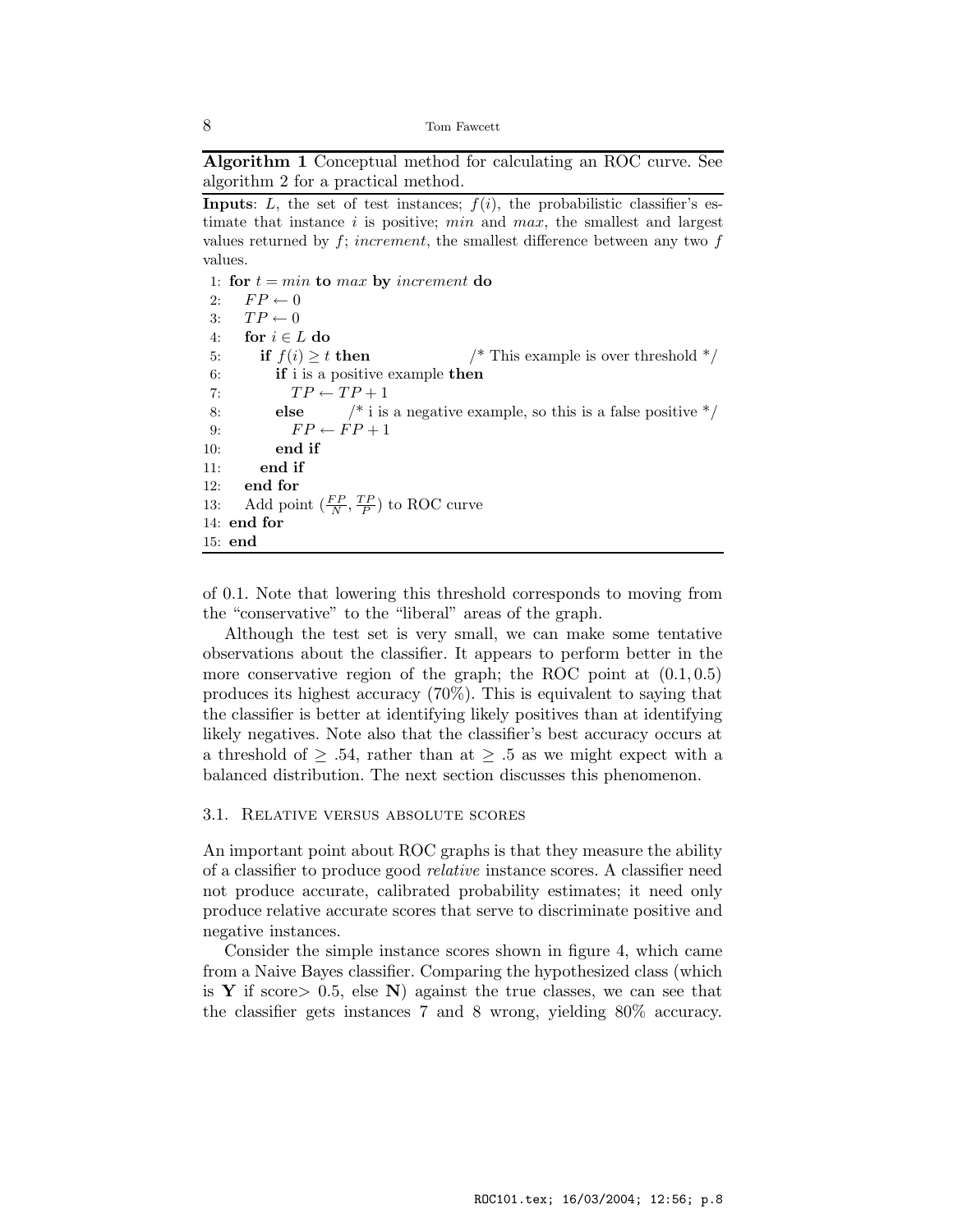

Figure 4. Scores and classifications of ten instances, and the resulting ROC curve.

However, consider the ROC curve on the left side of the figure. The curve rises vertically from  $(0, 0)$  to  $(0, 1)$ , then horizontally to  $(1, 1)$ . This indicates perfect classification performance on this test set. Why is there a discrepancy?

The explanation lies in what each is measuring. The ROC curve shows the ability of the classifier to rank the positive instances relative to the negative instances, and it is indeed perfect in this ability. The accuracy metric imposes a threshold (score  $> 0.5$ ) and measures the resulting classifications with respect to the scores. The accuracy measure would be appropriate if the scores were proper probabilities, but they are not. Another way of saying this is that the scores are not properly calibrated, as true probabilities are. In ROC space, the imposition of a 0.5 threshold results in the performance designated by the circled "accuracy point" in figure 4. This operating point is suboptimal. We could use the training set to estimate a prior for  $p(\mathbf{p}) = 6/10 = 0.6$ and use this as a threshold, but it would still produce suboptimal performance (90% accuracy).

One way to eliminate this phenomenon is to calibrate the classifier scores. There are some methods for doing this (Zadrozny and Elkan, 2001). Another approach is to use an ROC method that chooses operating points based on their relative performance, and there are methods for doing this as well (Provost and Fawcett, 1998; Provost and Fawcett, 2001). These latter methods are discussed briefly in section 7.1.

A consequence of relative scoring is that classifier scores should not be compared across model classes. One model class may be designed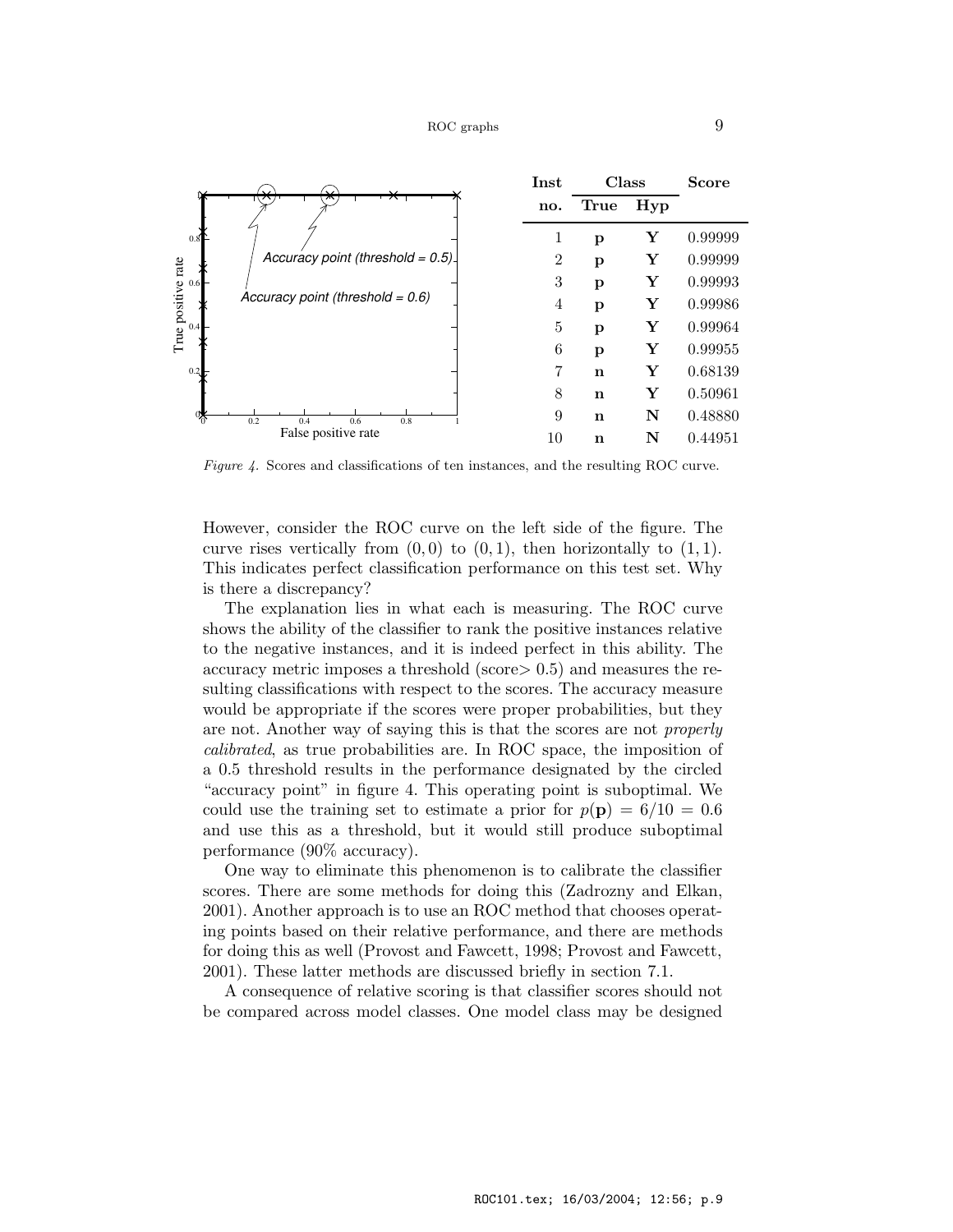to produce scores in the range [0, 1] while another produces scores in [−1, +1] or [1, 100]. Comparing model performance at a common threshold will be meaningless.

## 3.2. Class skew

ROC curves have an attractive property: they are insensitive to changes in class distribution. If the proportion of positive to negative instances changes in a test set, the ROC curves will not change. To see why this is so, consider the confusion matrix in figure 1. Note that the class distribution—the proportion of positive to negative instances—is the relationship of the left  $(+)$  column to the right  $(-)$  column. Any performance metric that uses values from both columns will be inherently sensitive to class skews. Metrics such as accuracy, precision, lift and F score use values from both columns of the confusion matrix. As a class distribution changes these measures will change as well, even if the fundamental classifier performance does not. ROC graphs are based upon tp rate and fp rate, in which each dimension is a strict columnar ratio, so do not depend on class distributions.

To some researchers, large class skews and large changes in class distributions may seem contrived and unrealistic. However, class skews of  $10<sup>1</sup>$  and  $10<sup>2</sup>$  are very common in real world domains, and skews up to  $10^6$  have been observed in some domains (Clearwater and Stern, 1991; Fawcett and Provost, 1996; Kubat et al., 1998; Saitta and Neri, 1998). Substantial changes in class distributions are not unrealistic either. For example, in medical decision making epidemics may cause the incidence of a disease to increase over time. In fraud detection, proportions of fraud varied significantly from month to month and place to place (Fawcett and Provost, 1997). Changes in a manufacturing practice may cause the proportion of defective units produced by a manufacturing line to increase or decrease. In each of these examples the prevalance of a class may change drastically without altering the fundamental characteristic of the class, i.e., the target concept.

Precision and recall are common in information retrieval for evaluating retrieval (classification) performance (Lewis, 1990; Lewis, 1991). Precision-recall graphs are commonly used where static document sets can sometimes be assumed; however, they are also used in dynamic environments such as web page retrieval, where the number of pages irrelevant to a query  $(N)$  is many orders of magnitude greater than P and probably increases steadily over time as web pages are created.

To see the effect of class skew, consider the curves in figure 5, which show two classifiers evaluated using ROC curves and precision-recall curves. In 5a and b, the test set has a balanced 1:1 class distribution.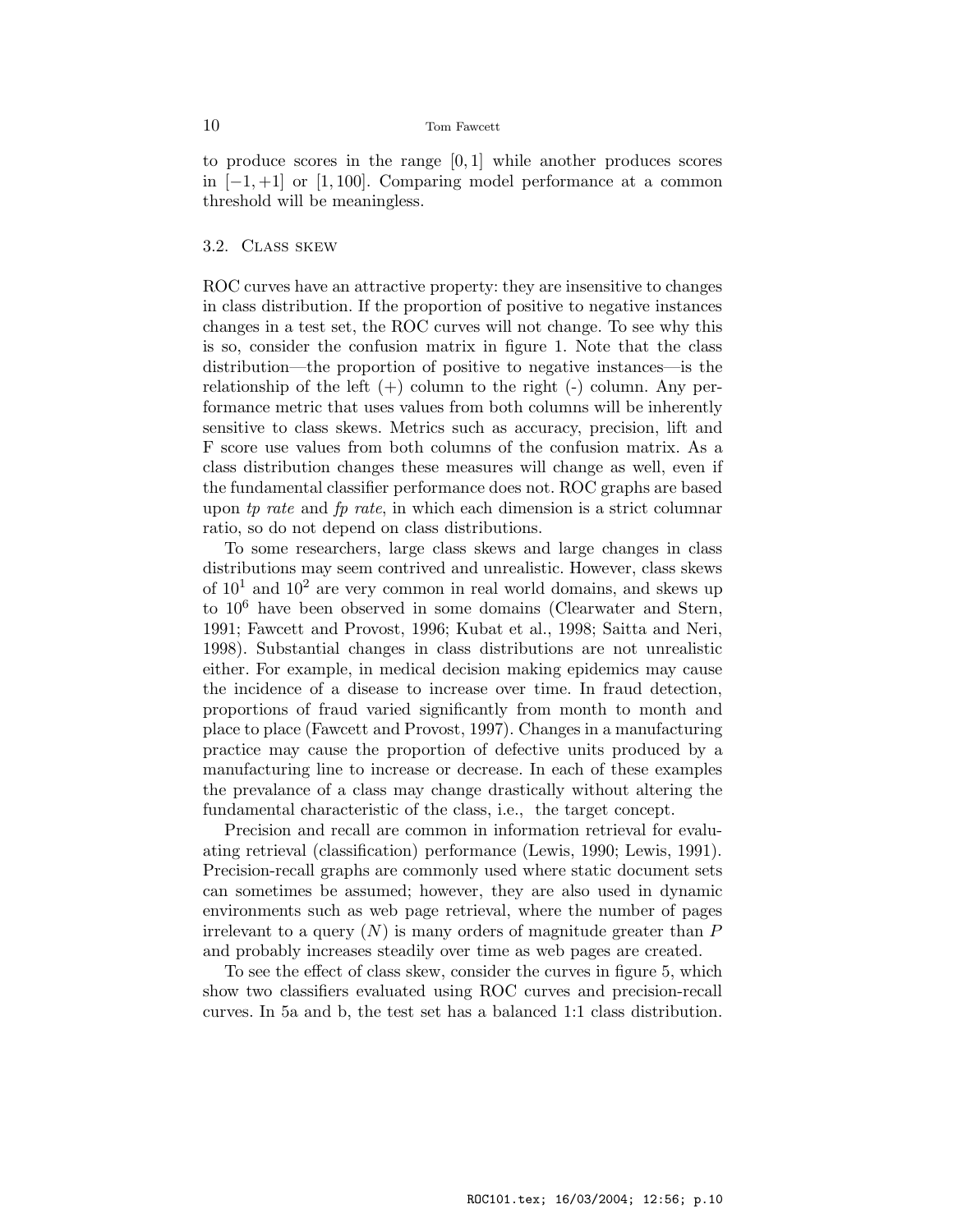

Figure 5. ROC and precision-recall curves under class skew.

Graphs 5c and d show the same two classifiers on the same domain, but the number of negative instances has been increased ten-fold. Note that the classifiers and the underlying concept has not changed; only the class distribution is different. Observe that the ROC graphs in 5a and 5c are identical, while the precision-recall graphs in 5b and 5d differ dramatically. In some cases, the conclusion of which classifier has superior performance can change with a shifted distribution.

## 3.3. Creating scoring classifiers

Many classifier models are discrete: they are designed to produce only a class label from each test instance. However, we often want to generate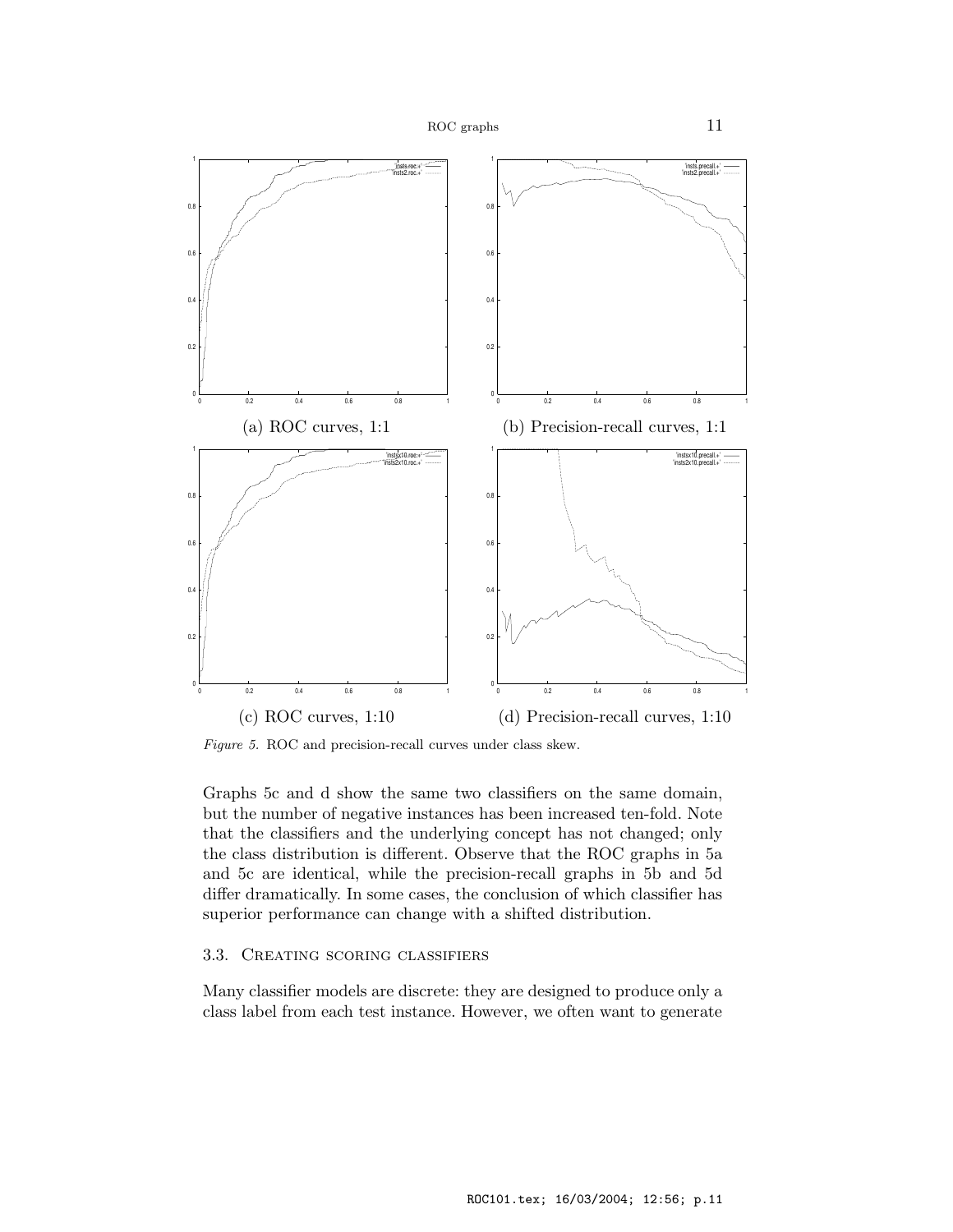a full ROC curve from a classifier instead of just a single point. To this end we want to generate scores from a classifier rather than just a class label. There are several ways of producing such scores.

Many discrete classifier models may easily be converted to scoring classifiers by "looking inside" them at the instance statistics they keep. For example, a decision tree determines a class label of a leaf node from the proportion of instances at the node; the class decision is simply the most prevalent class. These class proportions may serve as a score (Provost and Domingos, 2001). Appendix A gives a basic algorithm for generating an ROC curve directly from a decision tree. A rule learner keeps similar statistics on rule confidence, and the confidence of a rule matching an instance can be used as a score (Fawcett, 2001).

Even if a classifier only produces a class label, an aggregation of them may be used to generate a score. MetaCost (Domingos, 1999) employs bagging to generate an ensemble of discrete classifiers, each of which produces a vote. The set of votes could be used to generate a score<sup>3</sup> .

Finally, some combination of scoring and voting can be employed. For example, rules can provide basic probability estimates, which may then be used in weighted voting (Fawcett, 2001).

#### 4. Efficient generation of ROC curves

Given a test set, we often want to generate an ROC curve efficiently from it. Although some researchers have employed methods like algorithm 1, this method is neither efficient nor practical: it requires knowing *max*, *min* and *increment*, which must be estimated from the test set and f values. It involves two nested loops; because the outer loop must increment t at least n times, the complexity is  $O(n^2)$  in the number of test set instances.

A much better algorithm can be created by exploiting the monotonicity of thresholded classifications: any instance that is classified positive with respect to a given threshold will be classified positive for all lower thresholds as well. Therefore, we can simply sort the test instances decreasing by  $f$  scores and move down the list, processing one instance at a time and updating  $TP$  and  $FP$  as we go. In this way an ROC graph can be created from a linear scan.

<sup>3</sup> MetaCost actually works in the opposite direction because its goal is to generate a discrete classifier. It first creates a probabilistic classifier, then applies knowledge of the error costs and class skews to relabel the instances so as to "optimize" their classifications. Finally, it learns a specific discrete classifier from this new instance set. Thus, MetaCost is not a good method for creating a good scoring classifier, though its bagging method may be.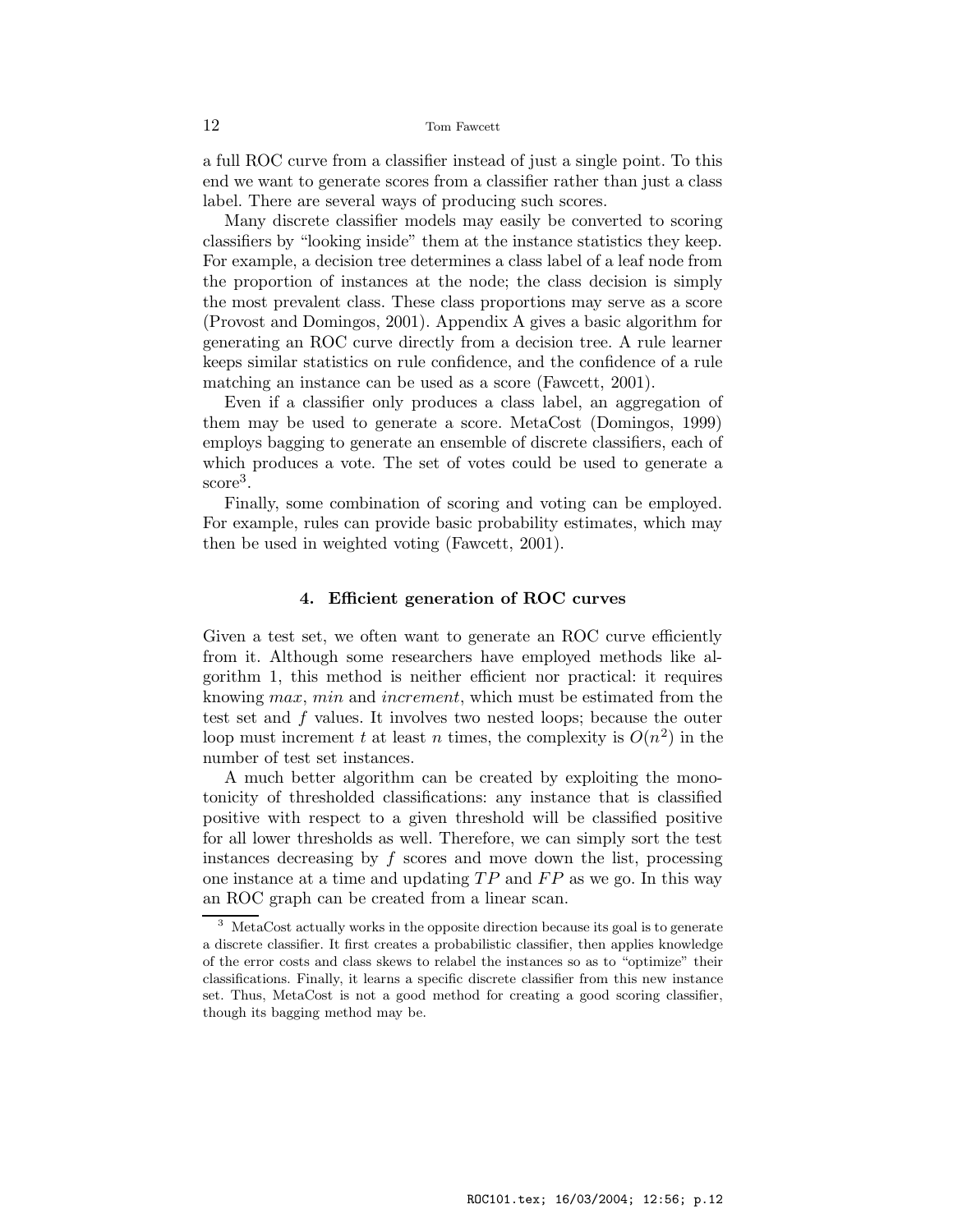Algorithm 2 Efficient method for generating ROC points

**Inputs**:  $L$ , the set of test examples;  $f(i)$ , the probabilistic classifier's estimate that example  $i$  is positive;  $P$  and  $N$ , the number of positive and negative examples.

**Outputs:**  $R$ , a list of ROC points increasing by  $fp$  rate.

**Require:**  $P > 0$  and  $N > 0$ 1:  $L_{sorted} \leftarrow L$  sorted decreasing by f scores 2:  $FP \leftarrow TP \leftarrow 0$ 3:  $R \leftarrow \langle \rangle$ 4:  $f_{prev} \leftarrow -\infty$ 5:  $i \leftarrow 1$ 6: while  $i \leq |L_{sorted}|$  do 7: if  $f(i) \neq f_{prev}$  then 8: push  $\left(\frac{FP}{N}, \frac{TP}{P}\right)$  onto R 9:  $f_{prev} \leftarrow f(i)$ 10: end if 11: if  $L_{sorted}[i]$  is a positive example then 12:  $TP \leftarrow TP + 1$ 13: **else** /\* i is a negative example  $*$ / 14:  $FP \leftarrow FP + 1$ 15: end if 16:  $i \leftarrow i + 1$ 17: end while 18: push  $\left(\frac{FP}{N}, \frac{TP}{P}\right)$ /\* This is  $(1,1)$  \*/ 19: end

The new algorithm is shown in algorithm 2. TP and FP both start at zero. For each positive instance we increment  $TP$  and for every negative instance we increment FP. We maintain a stack R of ROC points, pushing a new point onto R after each instance is processed. The final output is the stack  $R$ , which will contain points on the ROC curve.

Let  $n$  be the number of points in the test set. This algorithm requires an  $O(n \log n)$  sort followed by an  $O(n)$  scan down the list, resulting in  $O(n \log n)$  total complexity.

#### 4.1. Equally scored instances

Statements 7–10 need some explanation. These are necessary in order to correctly handle sequences of equally scored instances. Consider the ROC curve shown in figure 6. Assume we have a test set in which there is a sequence of instances, four negatives and six positives, all scored equally by  $f$ . The sort in line 1 of algorithm 2 does not impose any specific ordering on these instances since their f scores are equal.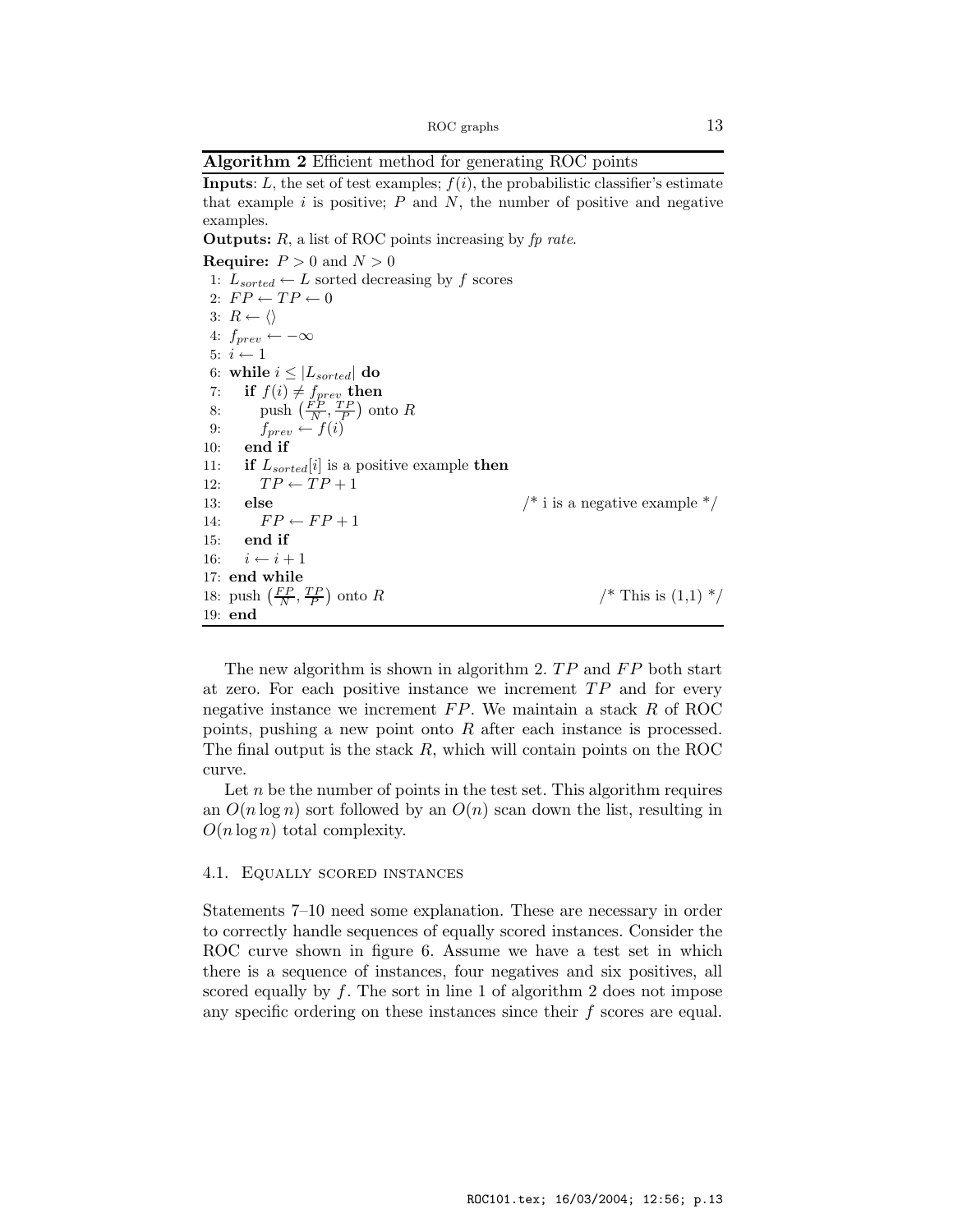14 Tom Fawcett



Figure 6. The optimistic, pessimistic and expected ROC segments resulting from a sequence of ten equally scored instances.

What happens when we create an ROC curve? In one extreme case, all the positives end up at the beginning of the sequence and we generate the "optimistic" upper L segment shown in figure 6. In the opposite extreme, all the negatives end up at the beginning of the sequence and we get the "pessimistic" lower L shown in figure 6. Any mixed ordering of the instances will give a different set of step segments within the rectangle formed by these two extremes. However, the ROC curve should represent the expected performance of the classifier, which, lacking any other information, is the average of the pessimistic and optimistic segments. This average is the diagonal of the rectangle, and can be created in the ROC curve algorithm by not emitting an ROC point until all instances of equal  $f$  values have been processed. This is what the  $f_{prev}$  variable and the if statement of line 7 accomplish.

Instances that are scored equally may seem unusual but with some classifier models they are common. For example, if we use instance counts at nodes in a decision tree to score instances, a large, highentropy leaf node may produce many equally scored instances of both classes. If such instances are not averaged, the resulting ROC curves will be sensitive to the test set ordering, and different orderings can yield very misleading curves. This can be especially critical in calculating the area under an ROC curve, discussed in section 5. Consider a decision tree containing a leaf node accounting for  $n$  positives and  $m$  negatives.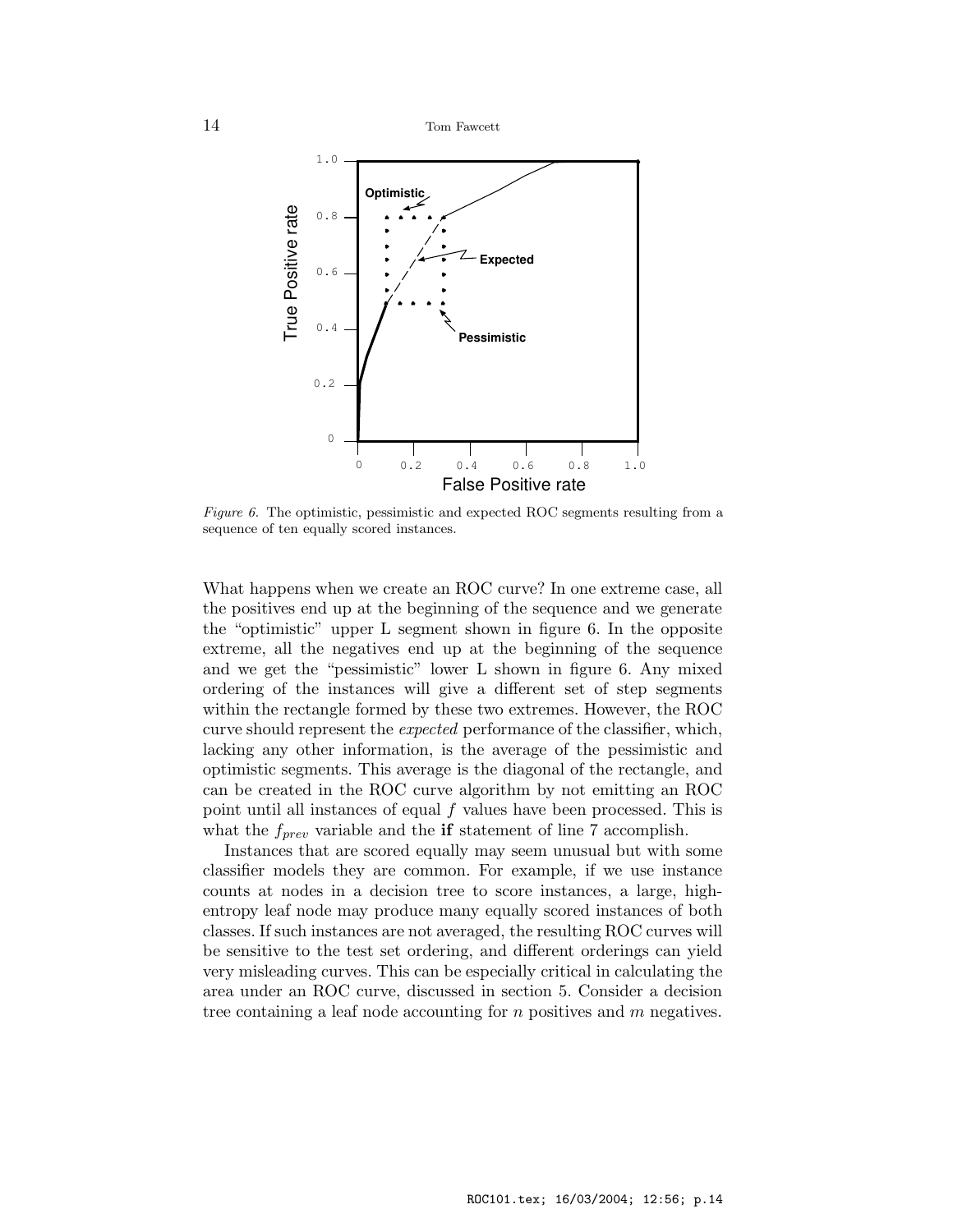



Figure 7. Two ROC graphs. The graph on the left shows the area under two ROC curves. The graph on the right shows the area under the curves of a discrete classifier (A) and a probabilistic classifier (B).

Every instance that is classified to this leaf node will be assigned the same score. The rectangle of figure 6 will be of size  $\frac{nm}{PN}$ , and if these instances are not averaged this one leaf may account for errors in ROC curve area as high as  $\frac{nm}{2PN}$ .

## 5. Area under an ROC Curve (AUC)

An ROC curve is a two-dimensional depiction of classifier performance. To compare classifiers we may want to reduce ROC performance to a single scalar value representing expected performance. A common method is to calculate the area under the ROC curve, abbreviated AUC (Bradley, 1997; Hanley and McNeil, 1982). Since the AUC is a portion of the area of the unit square, its value will always be between 0 and 1.0. However, because random guessing produces the diagonal line between  $(0, 0)$  and  $(1, 1)$ , which has an area of 0.5, no realistic classifier should have an AUC less than 0.5.

The AUC has an important statistical property: the AUC of a classifier is equivalent to the probability that the classifier will rank a randomly chosen positive instance higher than a randomly chosen negative instance. This is equivalent to the Wilcoxon test of ranks (Hanley and McNeil, 1982). The AUC is also closely related to the Gini coefficient (Breiman et al., 1984), which is twice the area between the diagonal and the ROC curve. Hand and Till (2001) point out that  $Gini + 1 = 2 \times AUC.$ 

Figure 7a shows the areas under two ROC curves, A and B. Classifier B has greater area and therefore better average performance. Figure 7b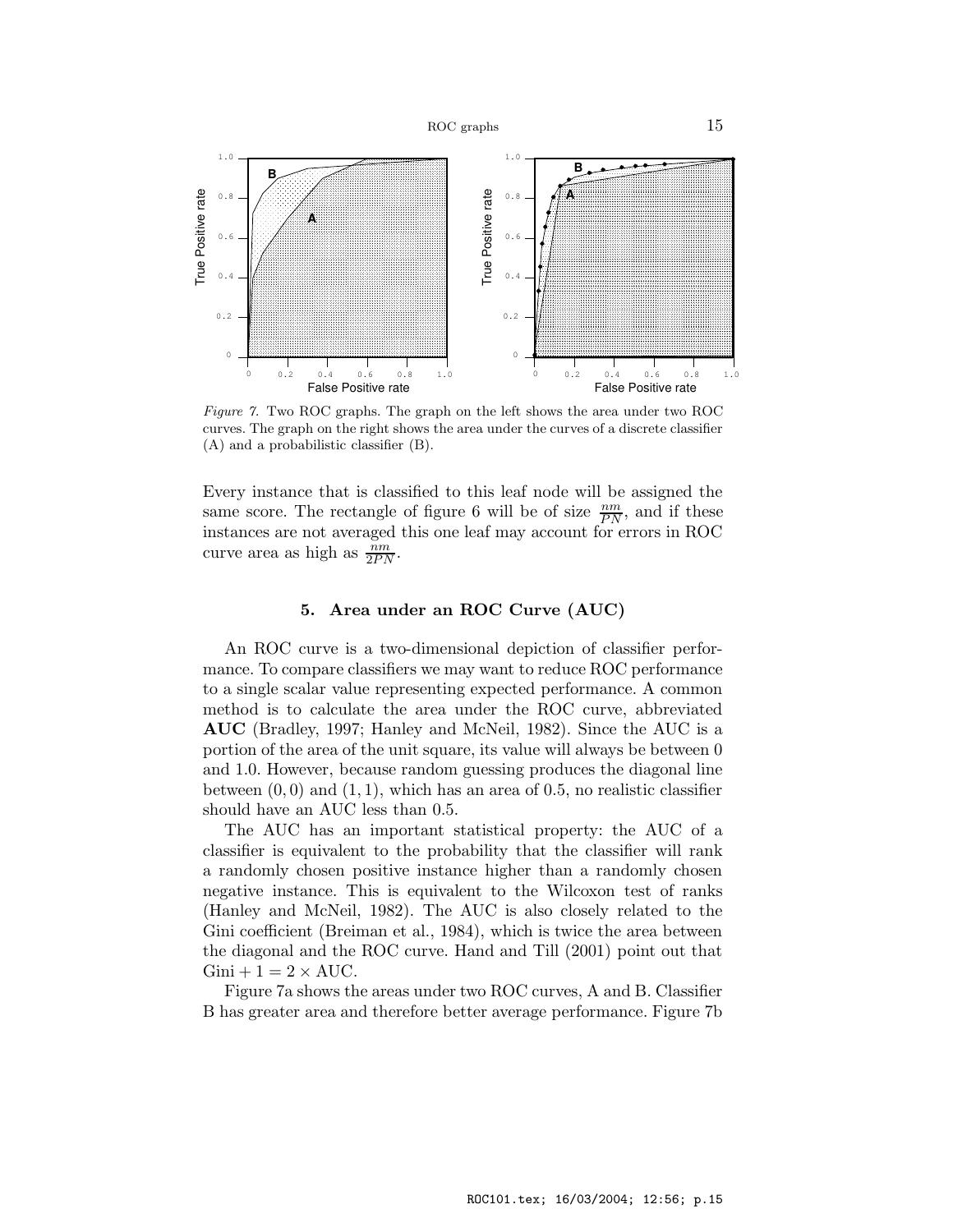Algorithm 3 Calculating the area under an ROC curve

**Inputs**:  $L$ , the set of test examples;  $f(i)$ , the probabilistic classifier's estimate that example  $i$  is positive;  $P$  and  $N$ , the number of positive and negative examples.

Outputs: A, the area under the ROC curve.

**Require:**  $P > 0$  and  $N > 0$ 1:  $L_{sorted} \leftarrow L$  sorted decreasing by f scores 2:  $FP \leftarrow TP \leftarrow 0$ 3:  $FP_{prev} \leftarrow TP_{prev} \leftarrow 0$ 4:  $A \leftarrow 0$ 5:  $f_{prev} \leftarrow -\infty$ 6:  $i \leftarrow 1$ 7: while  $i \leq |L_{sorted}|$  do 8: if  $f(i) \neq f_{prev}$  then 9:  $A \leftarrow A + \text{TRAPEZOLD\_AREA}(FP, FP_{prev}, TP, TP_{prev})$ 10:  $f_{prev} \leftarrow f(i)$ 11:  $\bar{F}P_{prev} \leftarrow FP$ 12:  $TP_{prev} \leftarrow TP$ 13: end if 14: if i is a positive example then 15:  $TP \leftarrow TP + 1$ 16: **else** /\* i is a negative example  $*$ / 17:  $FP \leftarrow FP + 1$ 18: end if 19: end while 20:  $A \leftarrow A + \text{TRAP} \text{-} \text{AREA}(1, FP_{prev}, 1, TP_{prev})$ 21:  $A \leftarrow A/(P \times N)$  /\* scale from  $P \times N$  onto the unit square \*/ 22: end 1: function TRAPEZOID\_AREA $(X1, X2, Y1, Y2)$ 2:  $Base \leftarrow |X1 - X2|$ 3:  $Height_{avg} \leftarrow (Y1 + Y2)/2$ 4: return  $Base \times Height_{avg}$ 5: end function

shows the area under the curve of a binary classifier A and a scoring classifier B. Classifier A represents the performance of B when B is used with a single, fixed threshold. Though the performance of the two is equal at the fixed point (A's threshold), A's performance becomes inferior to B further from this point.

It is possible for a high-AUC classifier to perform worse in a specific region of ROC space than a low-AUC classifier. Figure 7a shows an example of this: classifier B is generally better than A except at FPrate > 0.6 where A has a slight advantage. But in practice the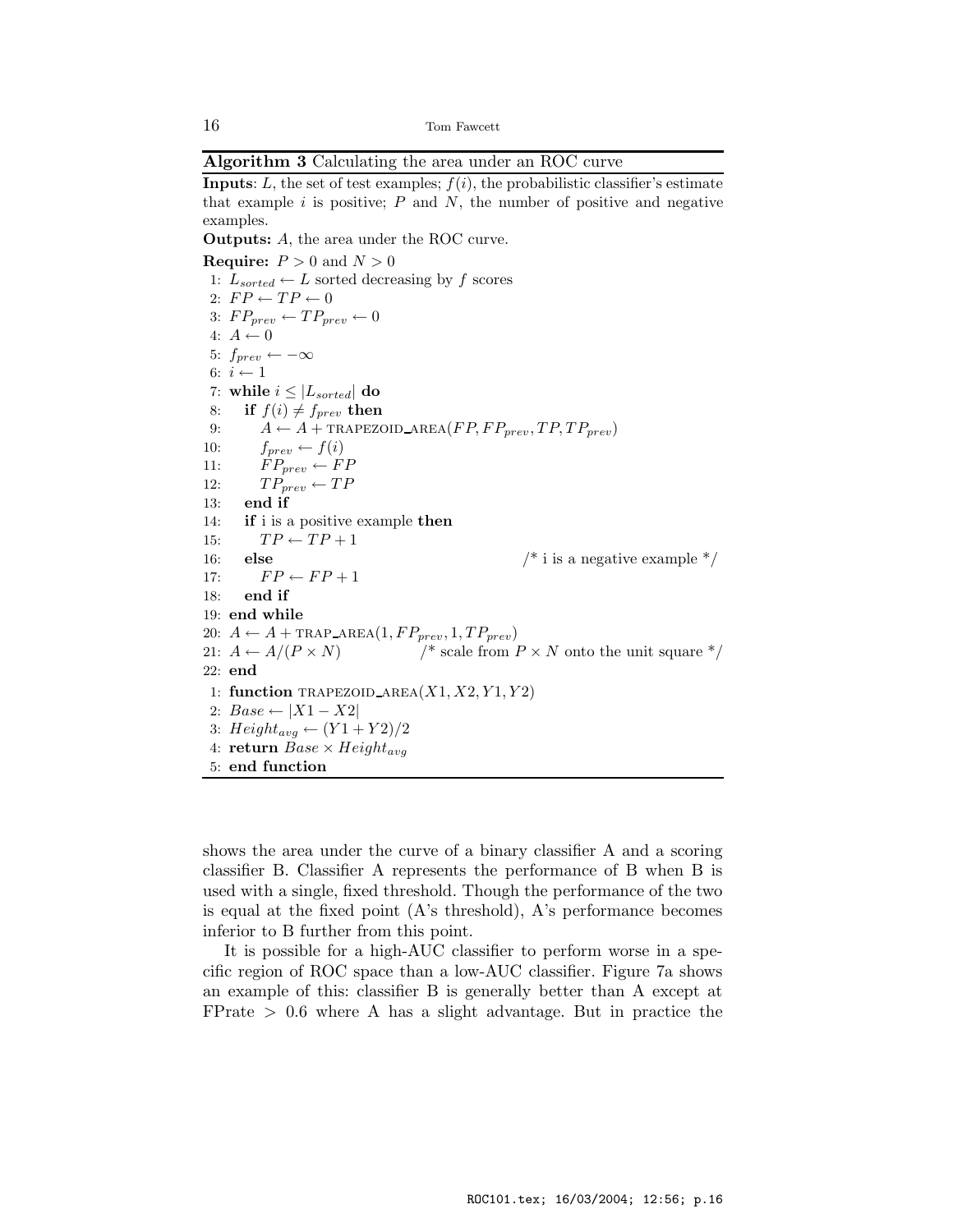#### ROC graphs  $17$

AUC performs very well and is often used when a general measure of predictiveness is desired.

The AUC may be computed easily using a small modification of algorithm 2, shown in algorithm 3. Instead of collecting ROC points, the algorithm adds successive areas of trapezoids to A. Finally, it divides A by the total possible area to scale the value to the unit square.

## 6. Averaging ROC curves

Although ROC curves may be used to evaluate classifiers, care should be taken when using them to make conclusions about classifier superiority. Some researchers have assumed that an ROC graph may be used to select the best classifiers simply by graphing them in ROC space and seeing which ones dominate. This is misleading; it is analogous to taking the maximum of a set of accuracy figures from a single test set. Without a measure of variance we cannot compare the classifiers.

Averaging ROC curves is easy if the original instances are available. Given test sets  $T_1, T_2, \dots, T_n$ , generated from cross-validation or the bootstrap method, we can simply merge sort the instances together by their assigned scores<sup>4</sup> into one large test set  $T_M$ . We then run an ROC curve generation algorithm such as algorithm 2 on  $T_M$  and plot the result. However, the primary reason for using multiple test sets is to derive a measure of variance, which this simple merging does not provide. We need a more sophisticated method that samples individual curves at different points and averages the samples.

ROC space is two-dimensional, and any average is necessarily onedimensional. ROC curves can be projected onto a single dimension and averaged conventionally, but this leads to the question of whether the projection is appropriate, or more precisely, whether it preserves characteristics of interest. The answer depends upon the reason for averaging the curves. This section presents two methods for averaging ROC curves: vertical and threshold averaging.

Figure 8a shows five ROC curves to be averaged. Each contains a thousand points and has some concavities. Figure 8b shows the curve formed by merging the five test sets and computing their combined ROC curve. Figures 8c and 8d show average curves formed by sampling the five individual ROC curves. The error bars are 95% confidence intervals.

<sup>4</sup> This assumes that the scores generated by the models are comparable. If the same learning algorithm is being used, and the training and testing sets are representative samples of the population, the scores should be comparable.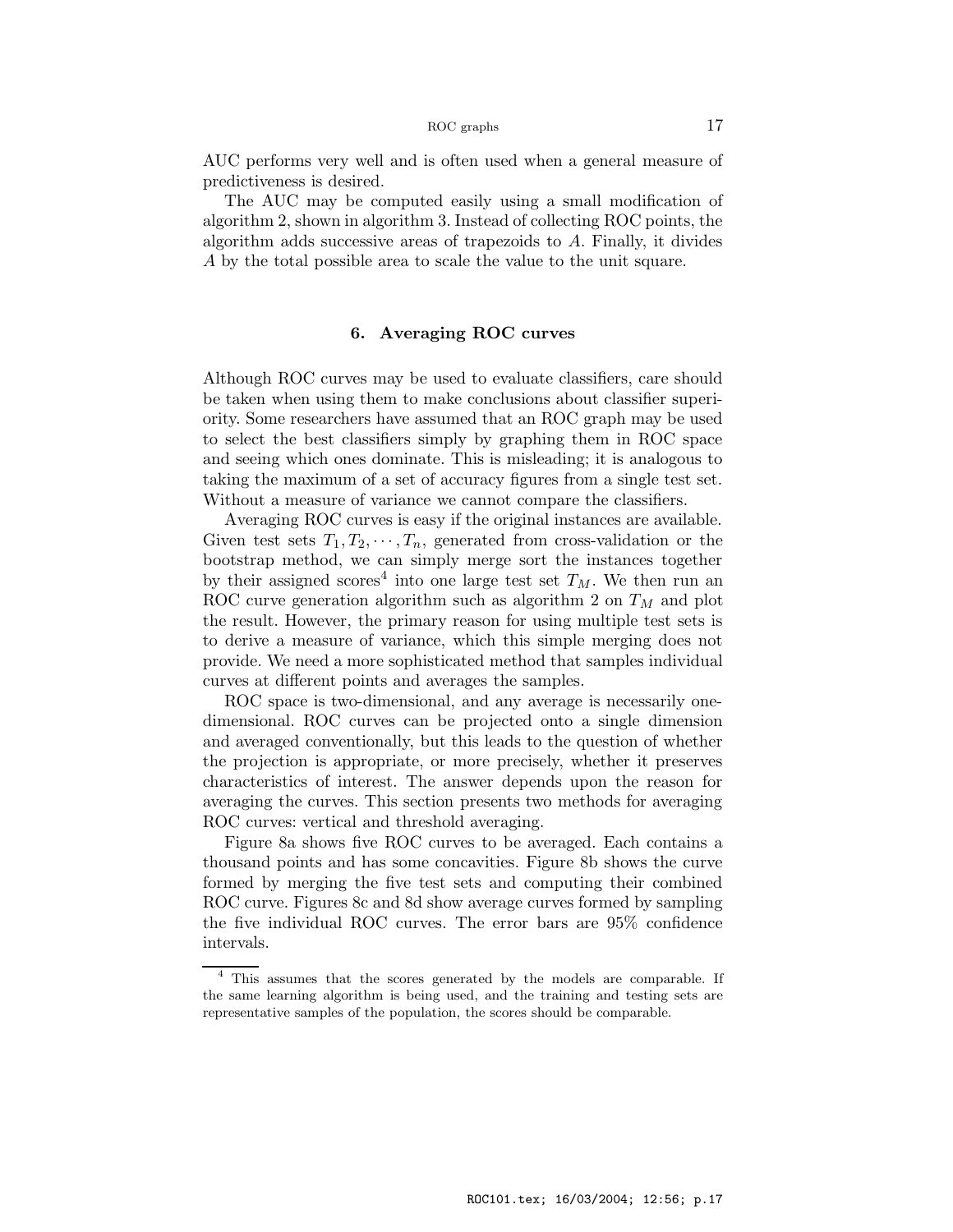





(a) ROC curves of five instance samples

(b) ROC curve formed by merging the five samples





(c) The curves of a averaged vertically (d) The curves of a averaged by threshold

## 6.1. VERTICAL AVERAGING

Vertical averaging takes vertical samples of the ROC curves for fixed FP rates and averages the corresponding TP rates. Such averaging is appropriate when the FP rate can indeed be fixed by the researcher, or when a single-dimensional measure of variation is desired. Provost,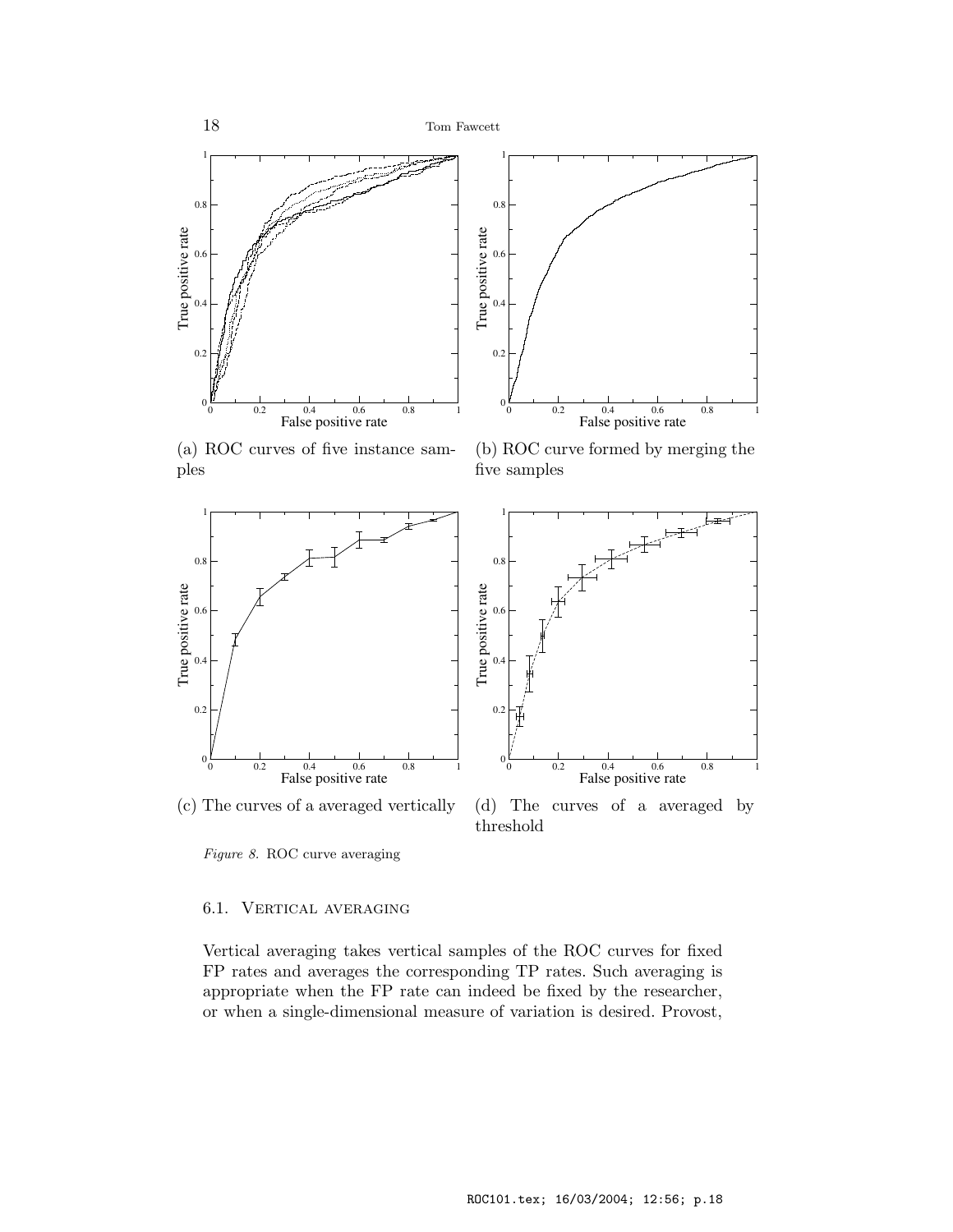| ROC graphs | 19 |
|------------|----|
|------------|----|

Algorithm 4 Vertical averaging of ROC curves.

Inputs: samples, the number of FP samples; nrocs, the number of ROC curves to be sampled,  $ROCS[nrocs]$ , an array of nrocs ROC curves; npts[m], the number of points in ROC curve  $m$ . Each ROC point is a structure of two members, fpr and tpr.

**Output:** Array *tpravg*, containing the vertical averages.

1:  $s \leftarrow 1$ 2: for  $fpr_{sample} = 0$  to 1 by  $1/samples$  do 3:  $tprsum \leftarrow 0$ 4: for  $i = 1$  to nrocs do 5:  $tprsum \leftarrow trrsum + TPR\_FOR\_FPR(fpr_{sample}, ROCS[i], npts[i])$ 6: end for 7:  $trpravg[s] \leftarrow trrsum/i$ 8:  $s \leftarrow s + 1$ 9: end for 10: end 1: function TPR\_FOR\_FPR $(fpr_{sample}, ROC, npts)$ 2:  $i \leftarrow 1$ 3: while  $i < npts$  and  $ROC[i+1].fp \leq fpr_{sample}$  do 4:  $i \leftarrow i + 1$ 5: end while 6: if  $ROC[i].$   $fpr = fpr_{sample}$  then 7: return  $ROC[i].tpr$ 8: else 9: return INTERPOLATE $(ROC[i], ROC[i+1], fpr_{sample})$ 10: end if 11: end function 1: function INTERPOLATE( $ROCP1, ROCP2, X$ ) 2: slope =  $(ROCP2.tpr - ROCP1.tpr)/(ROCP2.fpr - ROCP1.fpr)$ 3: return  $ROCP1.$ tpr + slope ·  $(X - ROCP1.$ fpr $)$ 4: end function

Fawcett and Kohavi (1998) used this method in their work of averaging ROC curves of a classifier for k-fold cross-validation.

In this method each ROC curve is treated as a function,  $R_i$ , such that  $tp$  rate =  $R_i$  (fp rate). This is done by choosing the maximum tp rate for each *fp rate* and interpolating between points when necessary. The averaged ROC curve is the function  $R(fp \ rate) = mean[R_i(fp \ rate)].$ To plot an average ROC curve we can sample from  $R$  at points regularly spaced along the fp rate-axis. Confidence intervals of the mean of tp rateare computed using the common assumption of a binomial distribution.

Algorithm 4 computes this vertical average of a set of ROC points. It leaves the means in the array TPavg.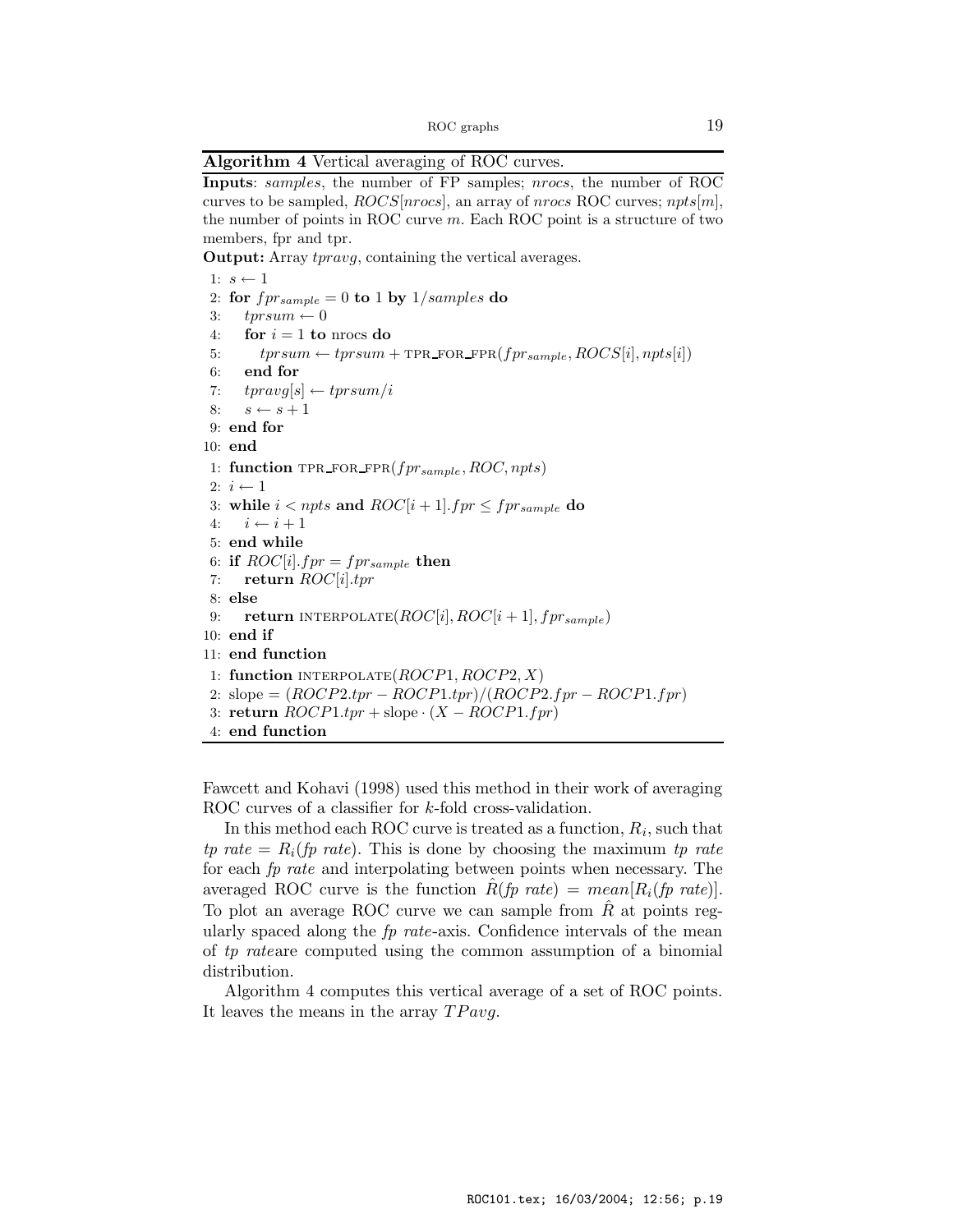Several extensions have been left out of this algorithm for clarity. The algorithm may easily be extended to compute standard deviations of the samples in order to draw confidence bars. Also, the function tp for fp may be optimized somwhat. Because it is only called on monotonically increasing values of  $FP$ , it need not scan each ROC array from the beginning every time; it could keep a record of the last point seen and initialize i from this array.

Figure 8c shows the vertical average of the five curves in figure 8a. The vertical bars on the curve show the 95% confidence region of the ROC mean. For this average curve, the curves were sampled at FP rates from 0 through 1 by 0.1. It is possible to sample curves much more finely but the confidence bars may become difficult to read.

#### 6.2. Threshold averaging

Vertical averaging has the advantage that averages are made of a single dependent variable, the true positive rate, which simplifies computing confidence intervals. However, Holte (2002) has pointed out that the independent variable, false positive rate, is often not under the direct control of the researcher. It may be preferable to average ROC points using an independent variable whose value can be controlled directly, such as the threshold on the classifier scores.

Threshold averaging accomplishes this. Instead of sampling points based on their positions in ROC space, as vertical averaging does, it samples based on the thresholds that produced these points. The method must generate a set of thresholds to sample, then for each threshold it finds the corresponding point of each ROC curve and averages them.

Algorithm 5 shows the basic method for doing this. It generates an array T of classifier scores which are sorted from largest to smallest and used as the set of thresholds. These thresholds are sampled at fixed intervals determined by *samples*, the number of samples desired. For a given threshold, the algorithm selects from each ROC curve the the point of greatest score less than or equal to the threshold.<sup>5</sup> These points are then averaged separately along their  $X$  and  $Y$  axes, with the center point returned in the Avg array.

Figure 8d shows the result of averaging the five curves of 8a by thresholds. The resulting curve has average points and confidence bars in the  $X$  and  $Y$  directions. The bars shown are at the 95% confidence level.

We assume the ROC points have been generated by an algorithm like 2 that deals correctly with equally scored instances.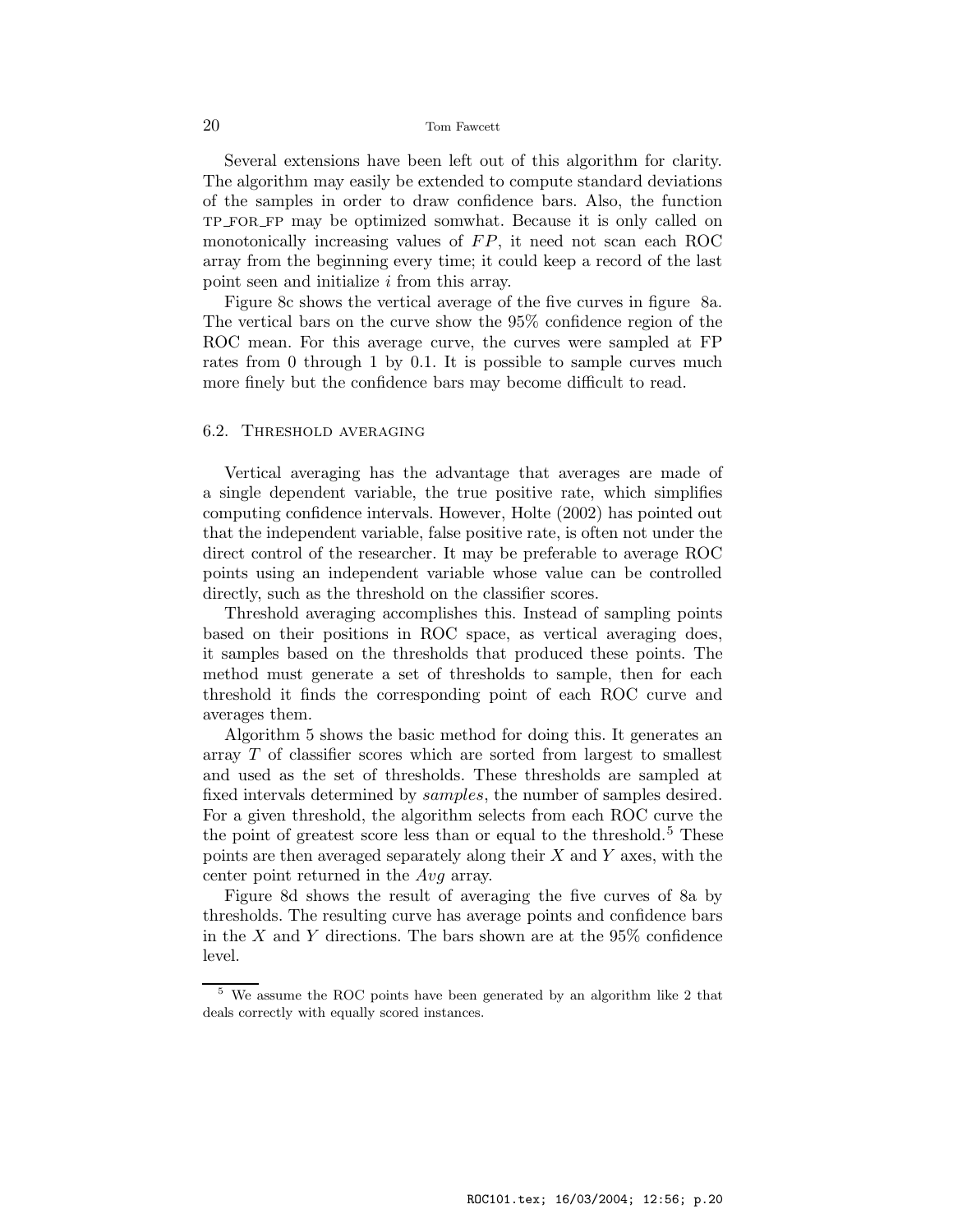| ROC graphs | 21 |
|------------|----|
|------------|----|

Algorithm 5 Threshold averaging of ROC curves.

Inputs: samples, the number of threshold samples; nrocs, the number of ROC curves to be sampled;  $ROCS[nrocs]$ , an array of nrocs ROC curves sorted by score;  $npts[m]$ , the number of points in ROC curve m. Each ROC point is a structure of three members, fpr, tpr and score. **Output:**  $Avg$ , an array of  $(X,Y)$  points constituting the average ROC curve. Require:  $samples > 1$ 1: initialize array  $T$  to contain all scores of all ROC points 2: sort  $T$  in descending order 3:  $s \leftarrow 1$ 4: for tidx = 1 to length(T) by  $int(length(T)/samples)$  do 5:  $fprsum \leftarrow 0$ 6:  $tprsum \leftarrow 0$ 7: for  $i = 1$  to nrocs do 8:  $p \leftarrow \text{ROC\_PONT\_AT\_THRESHOLD}(ROCS[i], npts[i], T[tidx])$ 9:  $fprsum \leftarrow fprsum + p.fpr$ 10:  $tprsum \leftarrow trrsum + p. tpr$ 11: end for 12:  $Avg[s] \leftarrow (fprsum/i, trrsum/i)$ 13:  $s \leftarrow s + 1$ 14: end for 15: end 1: function ROC\_POINT\_AT\_THRESHOLD $(ROC, npts, thresh)$  $2: i \leftarrow 1$ 3: while  $i \leq npts$  and  $ROC[i].score > thresh$  do 4:  $i \leftarrow i + 1$ 5: end while 6: return  $ROC[i]$ 7: end function

There are some minor limitations of threshold averaging with respect to vertical averaging. To perform threshold averaging we need the classifier score assigned to each point. Also, section 3.1 pointed out that classifier scores should not be compared across model classes. Because of this, ROC curves averaged from different model classes may be misleading because the scores may be incommensurate.

Finally, Macskassy and Provost (2004) have investigated different techniques for generating confidence bands for ROC curves. They investigate confidence intervals from vertical and threshold averaging, as well as three methods from the medical field for generating bands (simultaneous join confidence regions, Working-Hotelling based bands, and fixed-width confidence bands). The reader is referred to their paper for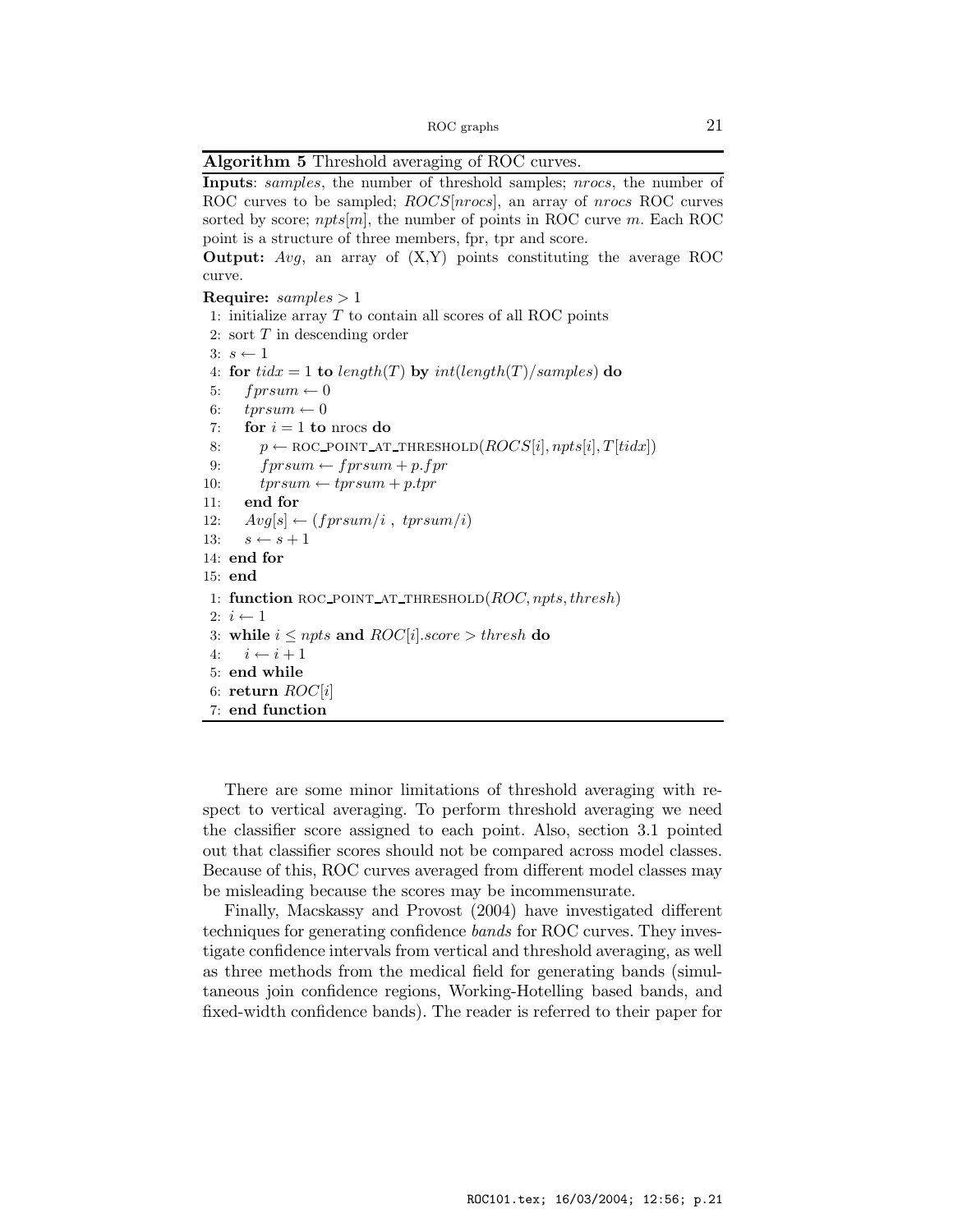a much more detailed discussion of the techniques, their assumptions, and empirical studies.

#### 7. Additional Topics

The previous sections are intended to be self-contained and to cover the basic issues that arise in using ROC curves in machine learning research. This section discusses additional, slightly more esoteric topics.

## 7.1. The ROC convex hull

One advantage of ROC graphs is that they enable visualizing and organizing classifier performance without regard to class distributions or error costs. This ability becomes very important when investigating learning with skewed distributions or cost-sensitive learning. A researcher can graph the performance of a set of classifiers, and that graph will remain invariant with respect to the operating conditions (class skew and error costs). As these conditions change, the region of interest may change, but the graph itself will not.

Provost and Fawcett (1998; 2001) show that a set of operating conditions may be transformed easily into a so-called iso-performance line in ROC space. Two points in ROC space,  $(FP_1,TP_1)$  and  $(FP_2,TP_2)$ , have the same performance if

$$
\frac{TP_2 - TP_1}{FP_2 - FP_1} = \frac{c(\mathbf{Y}, \mathbf{n})p(\mathbf{n})}{c(\mathbf{N}, \mathbf{p})p(\mathbf{p})} = m
$$

This equation defines the slope of an *iso-performance line*. All classifiers corresponding to points on a line of slope  $m$  have the same expected cost. Each set of class and cost distributions defines a family of iso-performance lines. Lines "more northwest" (having a larger  $TP$ intercept) are better because they correspond to classifiers with lower expected cost.

The details are beyond the scope of this article, but more generally a classifier is potentially optimal if and only if it lies on the convex hull (Barber et al., 1993) of the set of points in ROC space. We call the convex hull of the set of points in ROC space the ROC convex hull (ROCCH) of the corresponding set of classifiers.

This ROCCH formulation has a number of useful implications. Since only the classifiers on the convex hull are potentially optimal, no others need be retained. The operating conditions of the classifier may be translated into an iso-performance line, which in turn may be used to identify a portion of the ROCCH. As conditions change, the hull itself does not change; only the portion of interest will.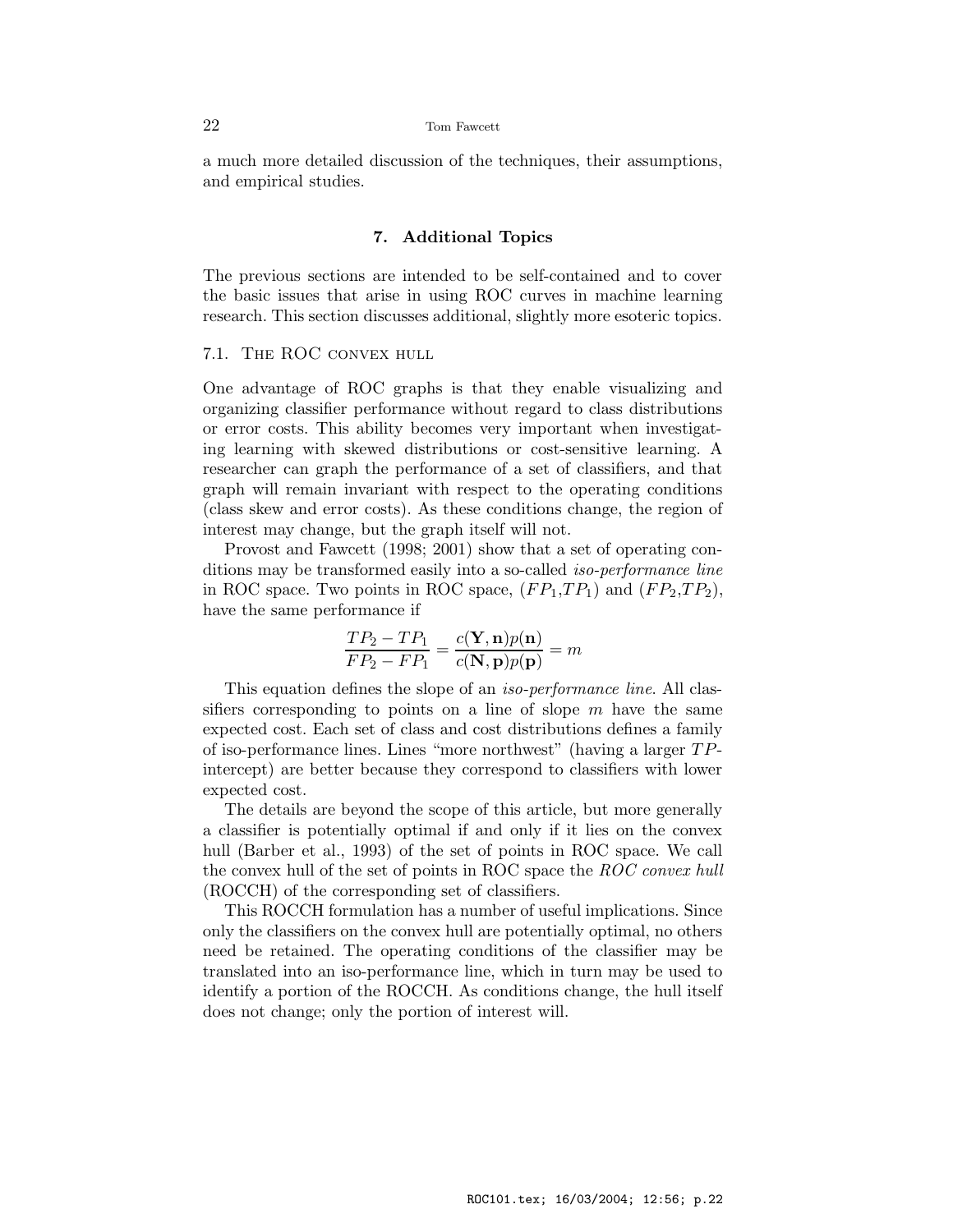| ROC graphs | 23 |
|------------|----|
|------------|----|

|         | fraudulent | legitimate |         | fraudulent | legitimate    |
|---------|------------|------------|---------|------------|---------------|
| refuse  | \$20       | $-\$20$    | refuse  |            |               |
| approve | $-x$       | 0.02x      | approve | $\$20 + x$ | $0.02x + $20$ |
|         | (a)        |            |         | (b)        |               |

Figure 9. Matrices for the credit approval domain. (a) original benefit matrix, (b) transformed cost-benefit matrix

#### 7.2. Example-specific costs

In some domains the cost of a particular kind of error is not constant throughout the population, but varies by example. Consider a simple credit card transaction domain used by Elkan (2001) in which the task is to decide whether to approve or refuse a given transaction. Elkan describes a benefit matrix for the task, shown in figure 9a. This cost matrix is justified with the following explanation. A refused fraudulent transaction has a benefit of \$20 because it may prevent future fraud. Refusing a legitimate transaction has a negative benefit because it annoys a customer. Approving a fraudulent transaction has a negative benefit proporational to the transaction amount  $(x)$ . Approving a legitimate transaction generates a small amount of income proportional to the transaction amount  $(0.02x)$ .

ROC graphs have been criticized because of their inability to handle example-specific costs. In the traditional formulation this is correct because the axes graph rates that are based on simple counts of TP and FP examples, which is in turn based on the assumption that all true positives are equivalent and all false positives are equivalent.

However, with a straightforward transformation we can show how ROC graphs may be used with example-specific costs. For this domain we assume that a  $\bf{Y}$  decision corresponds to approving a transaction, and N means denying it. To use the matrix for an ROC graph we transform it into a cost-benefit matrix where the costs are relative only to  $\bf{Y}$  (approve) decisions. First we subtract the first row from both rows in the matrix. Conceptually this matrix now corresponds to a baseline situation where all transactions are refused, so all fraud is denied and all legitimate customers are annoyed. We then negate the approvefraudulent cell to turn it into a cost. This yields the cost-benefit matrix of figure 9b which forms the definition of the cost function  $c(\mathbf{Y}, \mathbf{p}, x)$ and  $c(Y, n, x)$ .

In standard ROC graphs the  $x$  axis represents the fraction of total FP mistakes possible. In the example-specific cost formulation it will represent the fraction of *total FP cost* possible, so the denominator will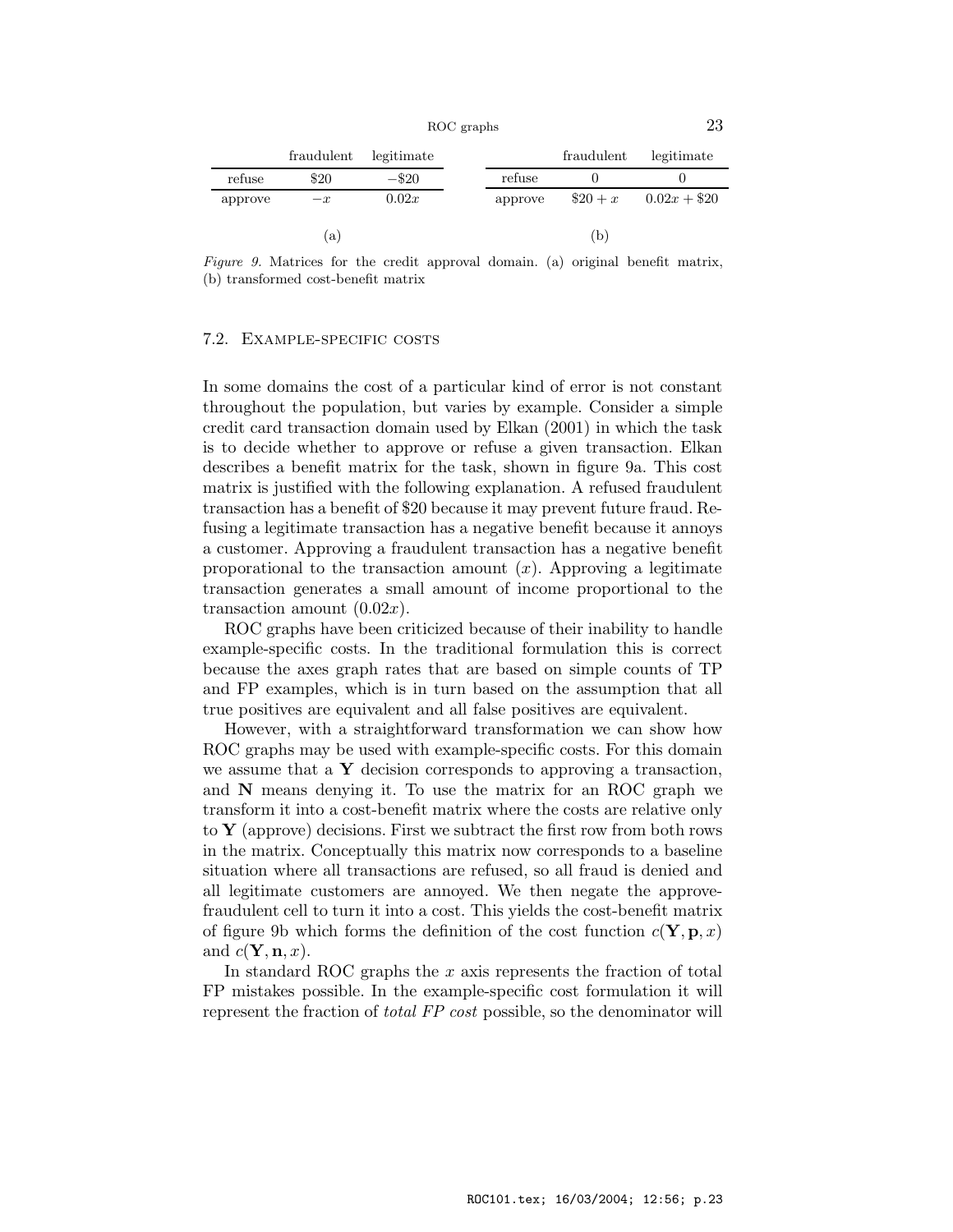Algorithm 6 Generating ROC points from an dataset with examplespecific costs

**Inputs:**  $L$ , the set of test examples;  $f(i)$ , the probabilistic classifier's estimate that example  $i$  is positive;  $P$  and  $N$ , the number of positive and negative examples;  $c(Y, class, i)$ , the cost of judging instance i of class class to be Y. **Outputs:**  $R$ , a list of ROC points increasing by  $fp$  rate.

**Require:**  $P > 0$  and  $N > 0$ 1: for  $x \in L$  do 2: if  $x$  is a positive example then 3:  $P\_total \leftarrow P\_total + c(\mathbf{Y}, \mathbf{p}, x)$ 4: else 5:  $N\_total \leftarrow N\_total + c(Y, n, x)$ 6: end if 7: end for 8:  $L_{sorted} \leftarrow L$  sorted decreasing by f scores 9:  $FP\_cost \leftarrow 0$ 10:  $TP\text{ }benefit \leftarrow 0$ 11:  $R \leftarrow \langle \rangle$ 12:  $f_{prev} \leftarrow -\infty$ 13:  $i \leftarrow 1$ 14: while  $i \leq |L_{sorted}|$  do 15: if  $f(i) \neq f_{prev}$  then 16: push  $\left(\frac{FP\_cost}{N\_total}, \frac{TP\_benefit}{P\_total}\right)$  onto R 17:  $f_{prev} \leftarrow f(i)$ 18: end if 19: **if**  $L_{sorted}[i]$  is a positive example **then** 20: TP benefit  $\leftarrow TP$  benefit +  $c(Y, p, L_{sorted}[i])$ 21: **else** /\* i is a negative example  $\frac{*}{ }$ 22:  $FP\_cost \leftarrow FP\_cost + c(\mathbf{Y}, \mathbf{n}, L\_sorted[i])$ 23: end if 24:  $i \leftarrow i + 1$ 25: end while 26: push  $\left(\frac{FP\_cost}{N}, \frac{TP\_benefit}{P}\right)$ /\* This is  $(1,1)$  \*/ 27: end

now be

$$
\sum_{x \in \text{fraudulent}} \$20 + x
$$

Similarly the  $y$  axis will be the fraction of total TP benefits so its denominator will be

$$
\sum_{x \in legitimate} 0.02x + \$20
$$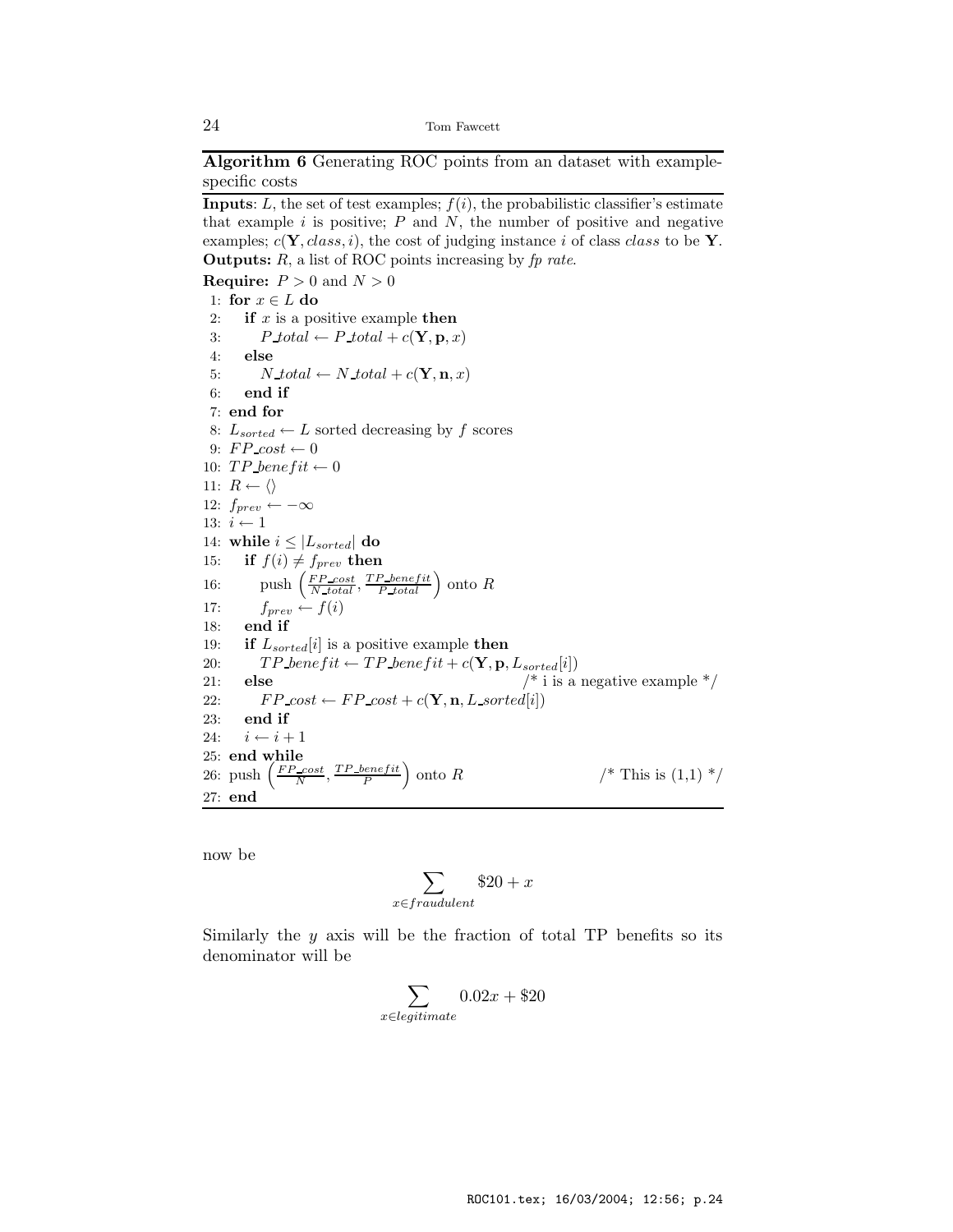#### ROC graphs 25

Instead of incrementing  $TP$  and  $FP$  instance counts, as in algorithm 2, we increment  $TP\text{-}benefit$  and  $FP\text{-}cost$  by the cost (benefit) of each negative (positive) instance as it is processed. The ROC points are the fractions of total benefits and costs, respectively. Conceptually this transformation corresponds to replicating instances in the instance set in proportion to their cost, though this transformation has the advantage that no actual replication is performed and non-integer costs are easily accommodated. The final algorithm is shown in algorithm 6.

It is important to mention two caveats in adopting this transformation. First, while example costs may vary, ROC analysis requires that costs always be negative and benefits always be positive. For example, if we defined  $c(Y, \mathbf{p}, x) = x - $20$ , with example x values ranging in [0, 40], this could be violated. Second, incorporating error costs into the ROC graph in this way introduces an additional assumption. Traditional ROC graphs assume that the fp rate and tp rate metrics of the test population will be similar to those of the training population; in particular that a classifier's performance on random samples will be similar. This new formulation adds the assumption that the example costs will be similar as well; in other words, not only will the classifier continue to score instances similarly between the training and testing sets, but the costs and benefits of those instances will be similar between the sets too.

#### 7.3. Decision problems with more than two classes

Discussions up to this point have dealt with only two classes, and much of the ROC literature maintains this assumption. ROC analysis is commonly employed in medical decision making in which two-class diagnostic problems—presence or absence of an abnormal condition are common. The two axes represent tradeoffs between errors (false positives) and benefits (true positives) that a classifier makes between two classes. Much of the analysis is straightforward because of the symmetry that exists in the two-class problem. The resulting performance can be graphed in two dimensions, which is easy to visualize.

## 7.3.1. Multi-class ROC graphs

With more than two classes the situation becomes much more complex if the entire space is to be managed. With n classes the confusion matrix becomes an  $n \times n$  matrix containing the n correct classifications (the major diagonal entries) and  $n^2 - n$  possible errors (the off-diagonal entries). Instead of managing trade-offs between  $TP$  and  $FP$ , we have  $n$ benefits and  $n^2 - n$  errors. With only three classes, the surface becomes  $a \ 3^2 - 3 = 6$ -dimensional polytope. Lane (2000) has written a short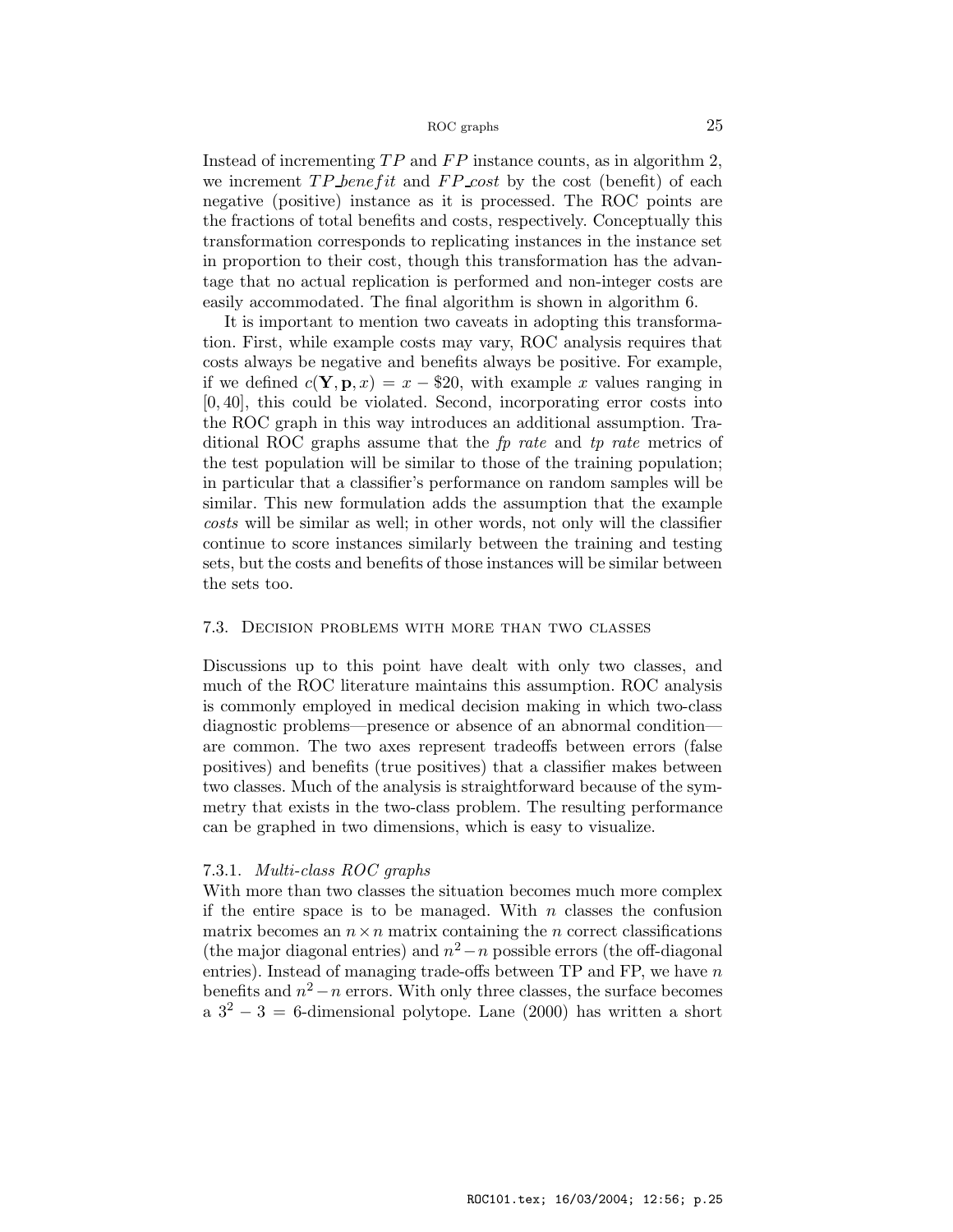paper outlining the issues involved and the prospects for addressing them. Srinivasan (1999) has shown that the analysis behind the ROC convex hull extends to multiple classes and multi-dimensional convex hulls.

One method for handling *n* classes is to produce *n* different ROC graphs, one for each class. Called this the class reference formulation. Specifically, if C is the set of all classes, ROC graph  $i$  plots the classification performance using class  $c_i$  as the positive class and all other classes as the negative class, i.e.,

$$
P_i = c_i \tag{1}
$$

$$
N_i = \bigcup_{j \neq i} c_j \in C \tag{2}
$$

While this is a convenient formulation, it compromises one of the attractions of ROC graphs, namely that they are insensitive to class skew (see section 3.2). Because each  $N_i$  comprises the union of  $n-1$ classes, changes in prevalence within these classes may alter the  $c_i$ 's ROC graph. For example, assume that some class  $c_k \in N$  is particularly easy to identify. A classifier for class  $c_i, i \neq k$  may exploit some characteristic of  $c_k$  in order to produce low scores for  $c_k$  instances. Increasing the prevalence of  $c_k$  might alter the performance of the classifier, and would be tantamount to changing the target concept by increasing the prevalence of one of its disjuncts. This in turn would alter the ROC curve. However, with this caveat, this method can work well in practice and provide reasonable flexibility in evaluation.

#### 7.3.2. Multi-class AUC

The AUC is a measure of the discriminability of a pair of classes. In a two-class problem, the AUC is a single scalar value, but a multi-class problem introduces the issue of combining multiple pairwise discriminability values. The reader is referred to Hand and Till's (2001) article for an excellent discussion of these issues.

One approach to calculating multi-class AUCs was taken by Provost and Domingos (2001) in their work on probability estimation trees. They calculated AUCs for multi-class problems by generating each class reference ROC curve in turn, measuring the area under the curve, then summing the AUCs weighted by the reference class's prevalence in the data. More precisely, they define:

$$
AUC_{total} = \sum_{c_i \in C} AUC(c_i) \cdot p(c_i)
$$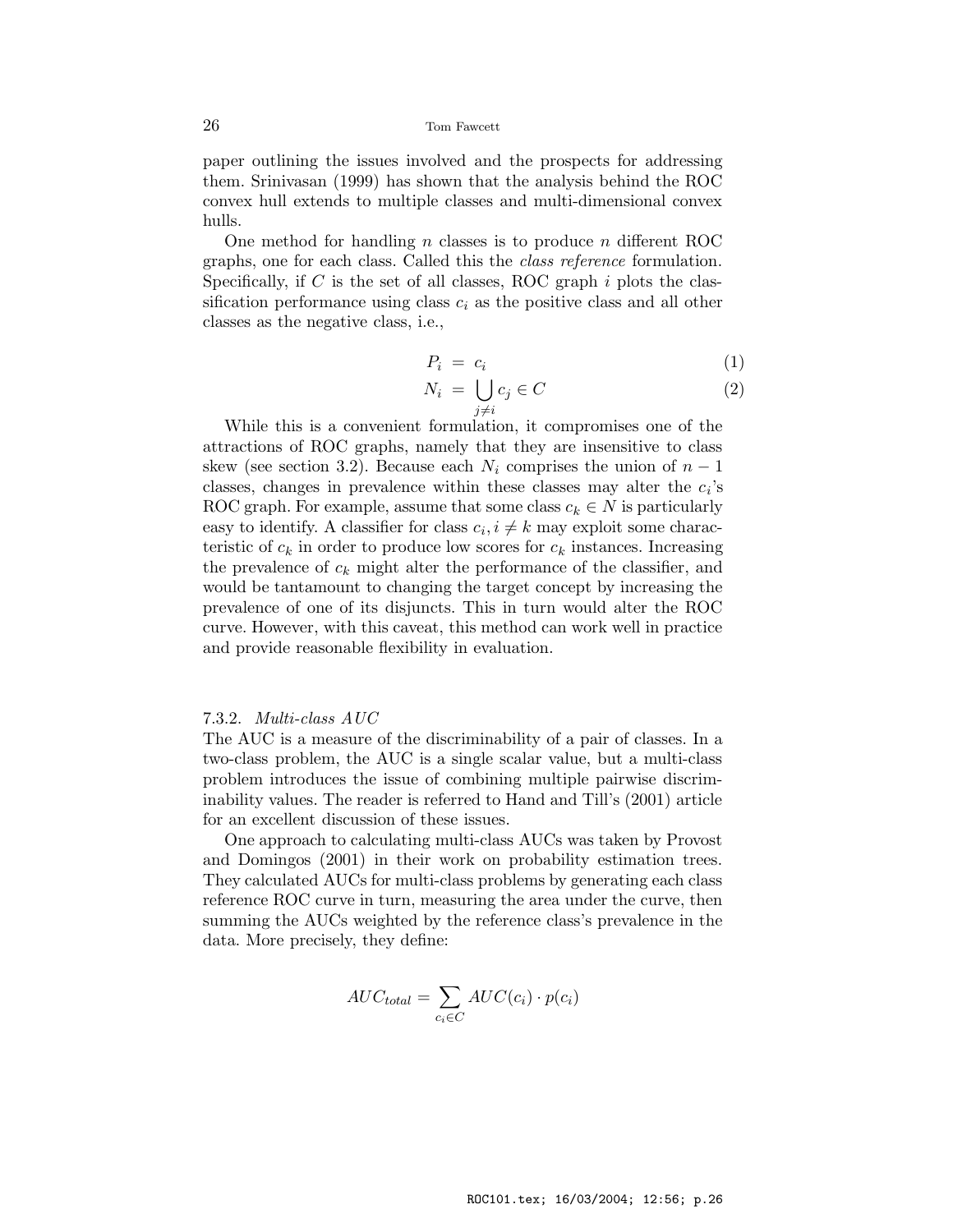where  $AUC(c_i)$  is the area under the class reference ROC curve for  $c_i$ , as in equations 2. This definition requires only  $|C|$  AUC calculations, so its overall complexity is  $O(|C|n \log n)$ .

The advantage of Provost and Domingos's AUC formulation is that  $AUC_{total}$  is generated directly from class reference ROC curves, and these curves can be generated and visualized easily. The disadvantage is that the class reference ROC is sensitive to class distributions and error costs, so this formulation of  $AUC_{total}$  is as well.

Hand and Till (2001) take a different approach in their derivation of a multi-class generalization of the AUC. They desired a measure that is insensitive to class distribution and error costs. The derivation is too detailed to summarize here, but it is based upon the fact that the AUC is equivalent to the probability that the classifier will rank a randomly chosen positive instance higher than a randomly chosen negative instance. From this probabilistic form, they derive a formulation that measures the unweighted *pairwise* discriminability of classes. Their measure, which they call M, is equivalent to:

$$
AUC_{total} = \frac{2}{|C|(|C|-1)} \sum_{\{c_i, c_j\} \in C} AUC(c_i, c_j)
$$

where *n* is the number of classes and  $AUC(c_i, c_j)$  is the area under the two-class ROC curve involving classes  $c_i$  and  $c_j$ . The summation is calculated over all pairs of distinct classes, irrespective of order. There are  $|C|(|C|-1)/2$  such pairs, so the time complexity of their measure is  $O(|C|^2 n \log n)$ . While Hand and Till's formulation is well justified and is insensitive to changes in class distribution, there is no easy way to visualize the surface whose area is being calculated.

## 7.4. Combining classifiers

While ROC curves are commonly used for visualizing and evaluating individual classifiers, ROC space can also be used to estimate the performance of combinations of classifiers.

#### 7.4.1. Interpolating classifiers

Sometimes the performance desired of a classifier is not exactly produced by any available classifier, but lies between two available classifiers. The desired performance can be obtained by sampling the decisions of each classifier. The sampling ratio will determine where the resulting classification performance lies.

For a concrete example, consider the decision problem of the CoIL Challenge 2000 (van der Putten and van Someren, 2000). In this challenge there is a set of 4000 clients to whom we wish to market a new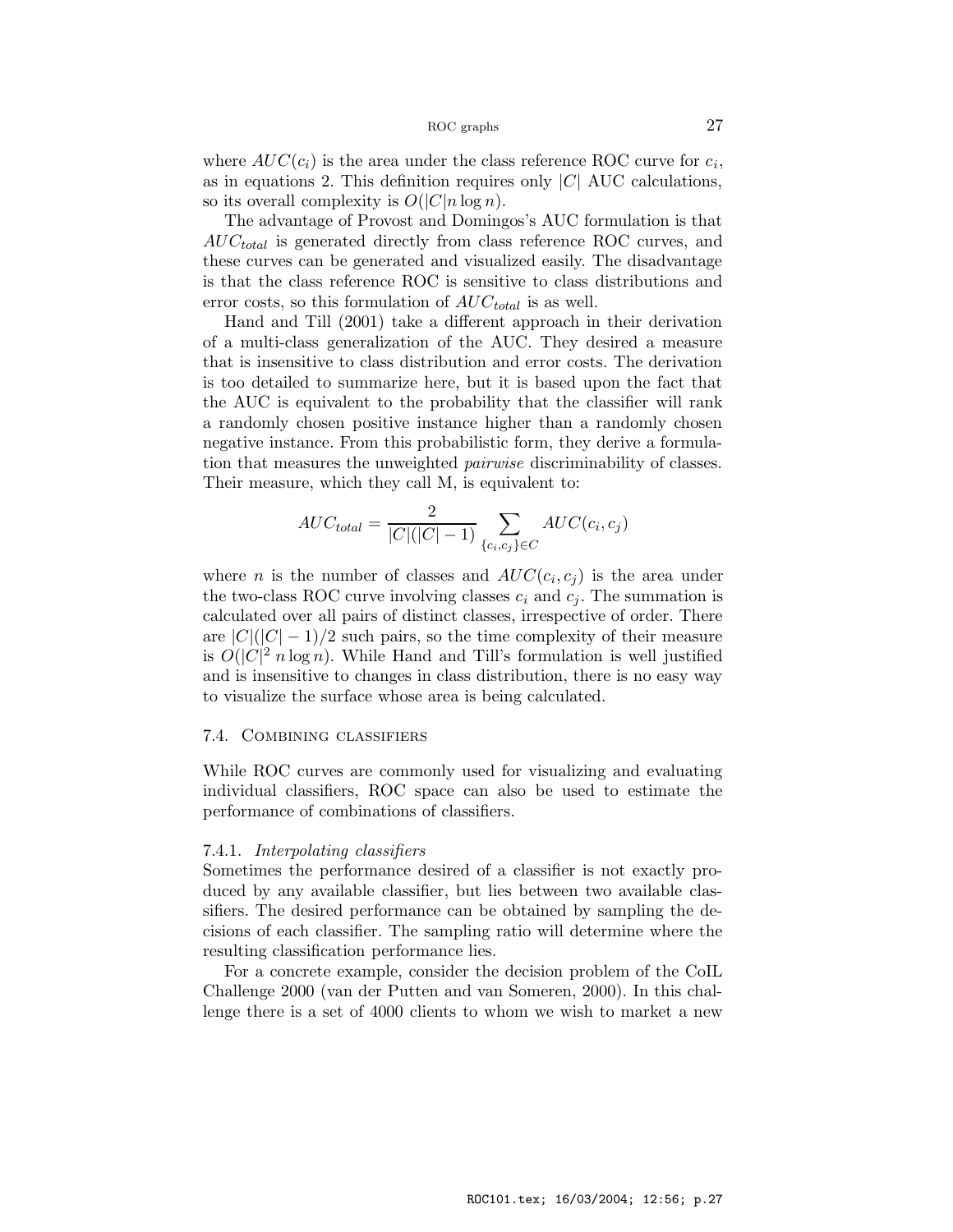

Figure 10. Interpolating classifiers

insurance policy. Our budget dictates that we can afford to market to only 800 of them, so we want to select the 800 who are most likely to respond to the offer. The expected class prior of responders is 6%, so within the population of 4000 we expect to have 240 responders (positives) and 3760 non-responders (negatives).

Assume we have generated two classifiers, A and B, which score clients by the probability they will buy the policy. In ROC space A lies at  $(0.1, 0.2)$  and B lies at  $(0.25, 0.6)$ , as shown in figure 10. We want to market to exactly 800 people so our solution constraint is  $fp$  rate  $\times$  $3760+tp$  rate  $\times 240 = 800$ . If we use A we expect  $.1 \times 3760 + .2 \times 240 =$ 424 candidates, which is too few. If we use B we expect  $.25 \times 3760 +$  $.6 \times 240 = 1084$  candidates, which is too many. We want a classifier between A and B.

The solution constraint is shown as a dashed line in figure 10. It intersects the line between A and B at C, approximately (.18, .42). A classifier at point C would give the performance we desire and we can achieve it using linear interpolation. Calculate k as the proportional distance that C lies on the line between A and B:

$$
k = \frac{0.18 - 0.1}{0.25 - 0.1} \approx 0.53
$$

Therefore, if we sample B's decisions at a rate of .53 and A's decisions at a rate of  $1-.53 = .47$  we should attain C's performance. In practice this fractional sampling can be done by randomly sampling decisions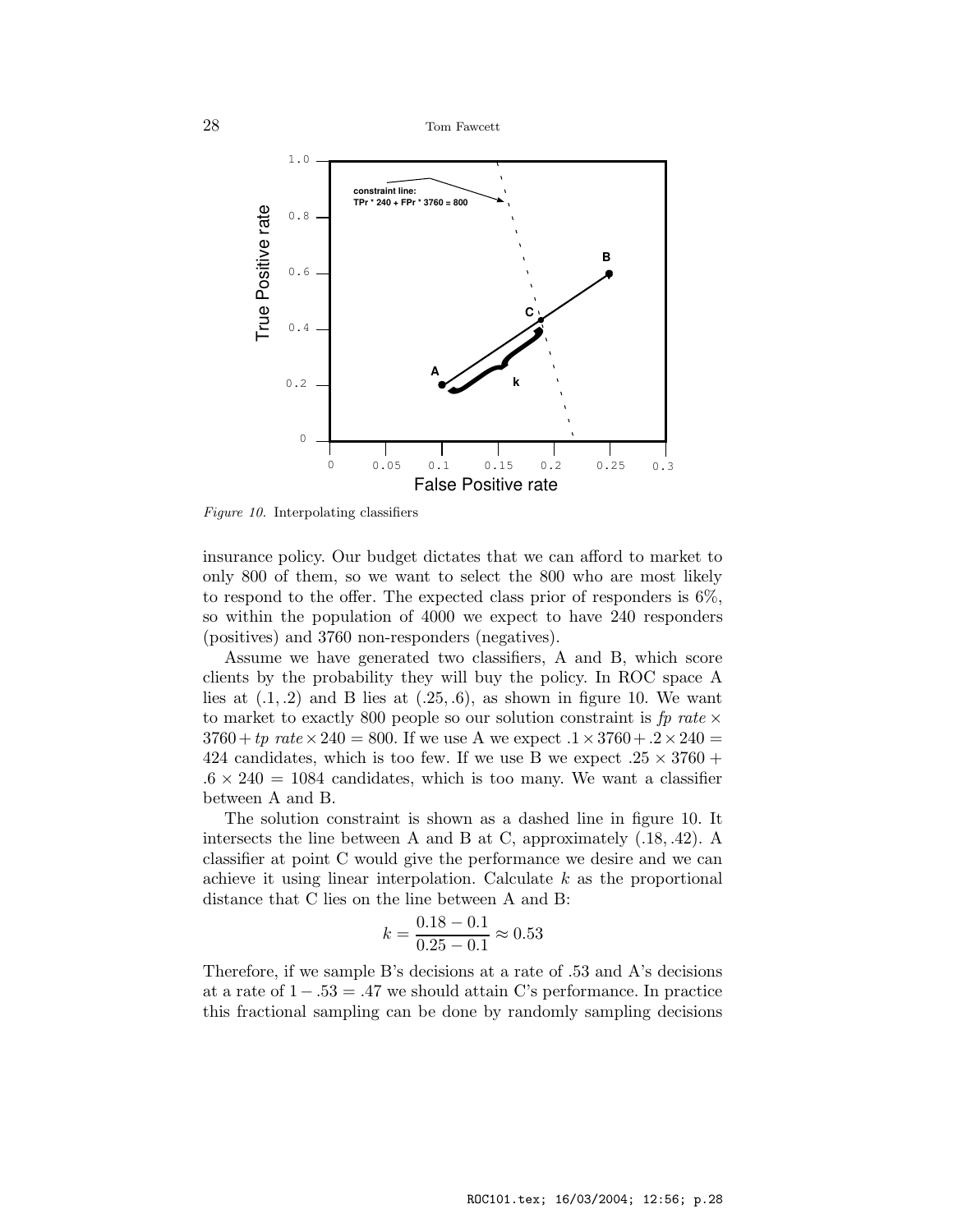ROC graphs 29



Figure 11. Removing concavities

from each: for each instance, generate a random number between zero and one. If the random number is greater than  $k$ , apply classifier A to the instance and report its decision, else pass the instance to B.

#### 7.4.2. Conditional combinations of classifiers to remove concavities

A concavity in an ROC curve represents a sub-optimality in the classifier. Specifically, a concavity occurs whenever a segment of slope  $r$  is joined at the right to a segment of slope s where  $s > r$ . The slope of an ROC curve represents the class likelihood ratio. A concavity indicates that the group of instances producing  $s$  have a higher posterior class ratio than those accounting for  $r$ . Because s occurs to the right of  $r$ , r's instances should have been ranked more highly than s's, but were not. This is a sub-optimality of the classifier. In practice, concavities in ROC curves produced by learned classifiers may be due either to idiosyncracies in learning or to small test set effects.<sup>6</sup>

Section 2.1 mentioned that the diagonal  $y = x$  on an ROC graph represents a zone of "no information", where a classifier is randomly guessing at classifications. Any classifier below the diagonal can have its classifications reversed to bring it above the diagonal. Flach and Wu (2003) show that in some cases this can be done locally to remove concavities in an ROC graph.

Figure 11a shows three classifiers, A, B and C. B introduces a concavity in the ROC graph. The segment  $BC$  has higher slope than  $AB$ , so ideally we would want to "swap" the position of segment BC for that

 $6$  Bradley's (1997) ROC curves exhibit noticeable concavities, as do the Breast cancer and RoadGrass domains of Provost et al. (1998).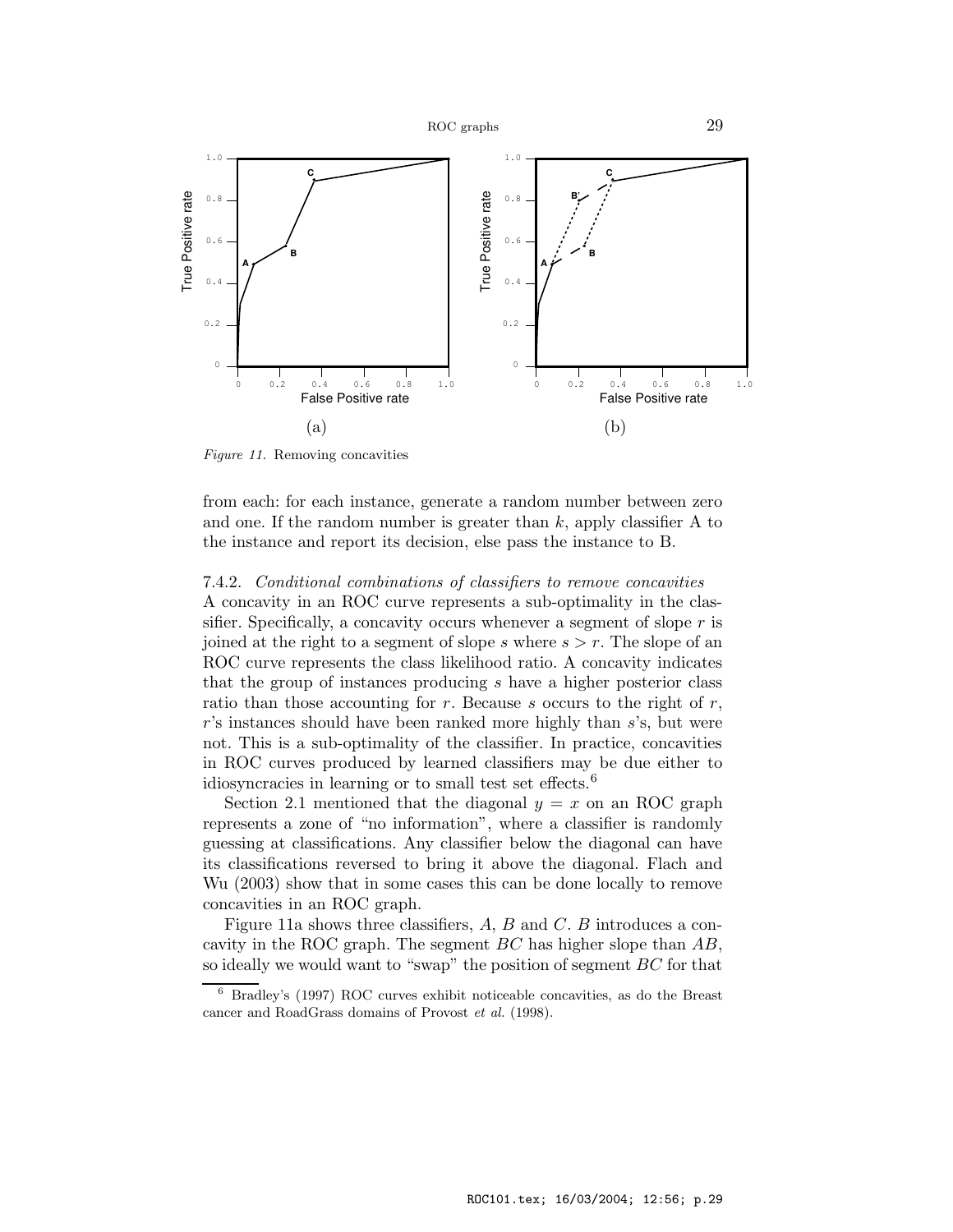of  $AB$  in the ROC graph. If  $A$ ,  $B$  and  $C$  are related—for example, if they represent different thresholds applied to the same scoring model then this can be done. Let  $A(x)$  represent the classification assigned to instance  $x$  by classifier  $A$ . Flach and Wu's method involves creating a new classifier  $\acute{B}$  defined as:

$$
\acute{B}(x) = \begin{cases} \n\mathbf{N} & \text{if} \quad A(x) = \mathbf{N} \land C(x) = \mathbf{N} \\ \n\mathbf{Y} & \text{if} \quad A(x) = \mathbf{Y} \land C(x) = \mathbf{Y} \\ \neg B(x) & \text{if} \quad A(x) = \mathbf{N} \land C(x) = \mathbf{Y} \n\end{cases}
$$

Figure 11b shows the new classifier  $\hat{B}$ . Its position is equivalent to reflecting  $B$ 's about the line  $AC$  or, equivalently, transposing the decisions in  $AB$  with those in  $BC$ . Flach and Wu (2003) demonstrate this construction in greater detail and prove its performance formally.

An important caveat is that  $A, B$  and  $C$  must be dependent. Specifically, it must be the case that  $TP_A \subseteq TP_B \subseteq TP_C$  and  $FP_A \subseteq FP_B \subseteq$  $FP<sub>C</sub>$ . This is commonly achieved when A, B and C are the results of imposing a threshold T on a single model and  $T_A < T_B < T_C$ . Because of these relationships, there need be no fourth clause covering  $A(x) = \mathbf{N} \wedge C(x) = \mathbf{Y}$  in the definition of B since these conditions are contradictory.

#### 7.4.3. Logically combining classifiers

As we have seen, with two classes a classifier c can be viewed as a predicate on an instance x where  $c(x)$  is true iff  $c(x) = Y$ . We can then speak of boolean combinations of classifiers, and an ROC graph can provide a way of visualizing the performance of such combinations. It can help to illustrate both the bounding region of the new classifier and its expected position.

If two classifiers  $c_1$  and  $c_2$  are conjoined to create  $c_3 = c_1 \wedge c_2$ , where will  $c_3$  lie in ROC space? Let TPrate<sub>3</sub> and FPrate<sub>3</sub> be the ROC positions of  $c_3$ . The minimum number of instances  $c_3$  can match is zero. The maximum is limited by the intersection of their positive sets. Since a new instance must satisfy both  $c_1$  and  $c_2$ , we can bound  $c_3$ 's position:

```
0 \leq \text{TPrate}_3 \leq \text{min}(\text{TPrate}_1, \text{TPrate}_2)0 \leq \text{TPrate}_3 \leq \text{min}(\text{FPrate}_1, \text{FPrate}_2)
```
Figure 12 shows this bounding rectangle for two classifiers  $c_1 \wedge c_2$ , the shaded rectangle in the lower left corner. Where within this rectangle do we expect  $c_3$  to lie? Let x be an instance in the true positive set  $TP_3$  of  $c_3$ . Then:

$$
TPrate_3 \approx p(x \in TP_3)
$$

$$
\approx p(x \in TP_1 \land x \in TP_2)
$$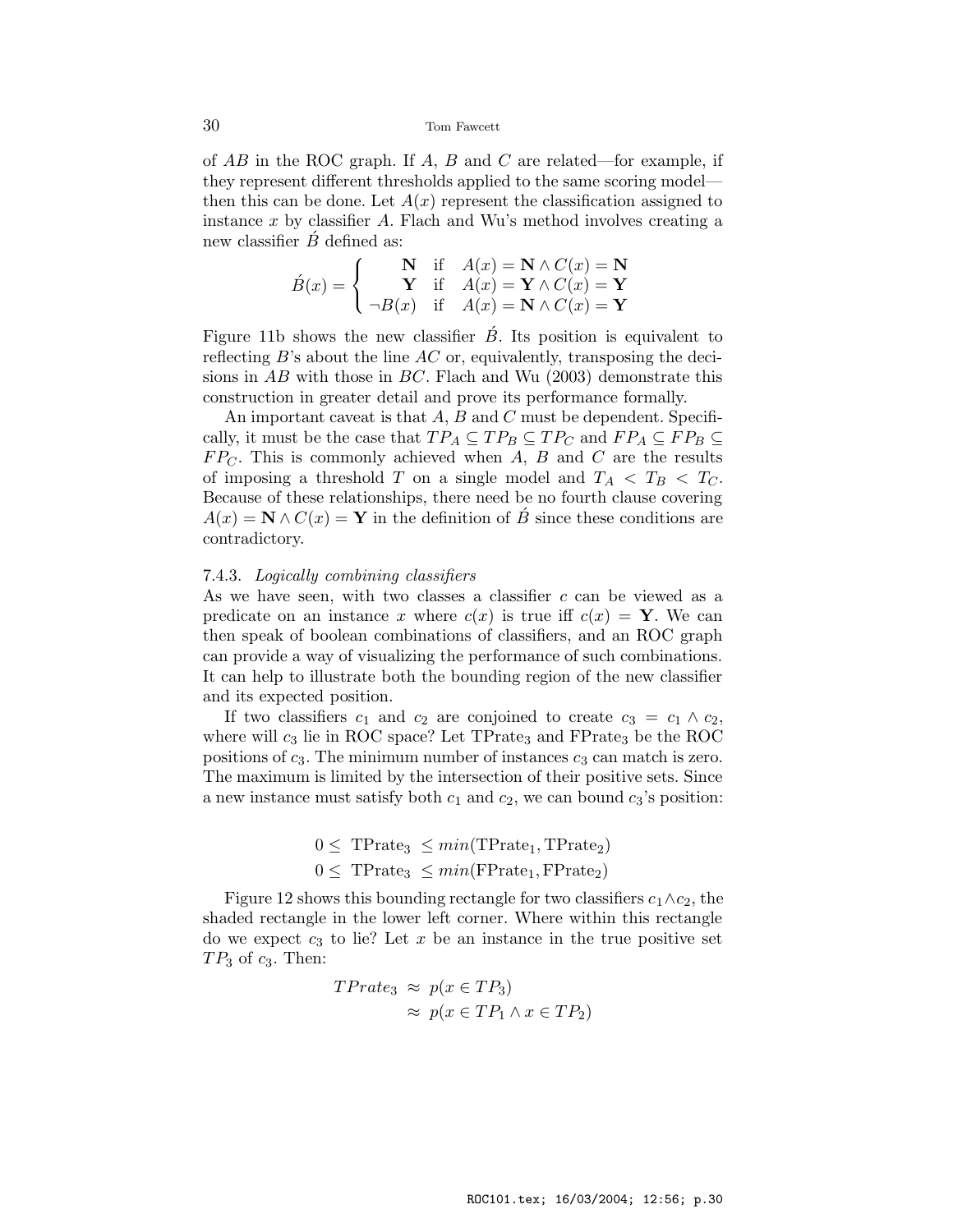

Figure 12. The expected positions of boolean combinations of  $c_1$  and  $c_2$ .

By assuming independence of  $c_1$  and  $c_2$ , we can continue:

$$
TPrate_3 \approx p(x \in TP_1) \cdot p(x \in TP_2)
$$

$$
\approx \frac{|TP_1|}{|P|} \cdot \frac{|TP_2|}{|P|}
$$

$$
\approx TPrate_1 \cdot TPrate_2
$$

A similar derivation can be done for FPrate<sub>3</sub>, showing that  $FPrate_3 \approx$  $FPrate_1 \cdot FPrate_2$ . Thus, the conjunction of two classifiers  $c_1$  and  $c_2$ can be expected to lie at the point

 $(FPrate_1 \cdot FPrate_2, TPrate_1 \cdot TPrate_2)$ 

in ROC space. This point is shown as the triangle in figure 12 at (0.08, 0.42). This estimate assumes independence of classifiers; interactions between  $c_1$  and  $c_2$  may cause the position of  $c_3$  in ROC space to vary from this estimate.

We can derive similar expressions for the disjunction  $c_4 = c_1 \vee c_2$ . In this case the rates are bounded by:

 $max(TPrate_1, TPrate_2) \leq TPrate_4 \leq min(1, TPrate_1 + TPrate_2)$  $max(\text{FPrate}_1, \text{FPrate}_2) \leq \text{FPrate}_4 \leq min(1, \text{FPrate}_1 + \text{FPrate}_2)$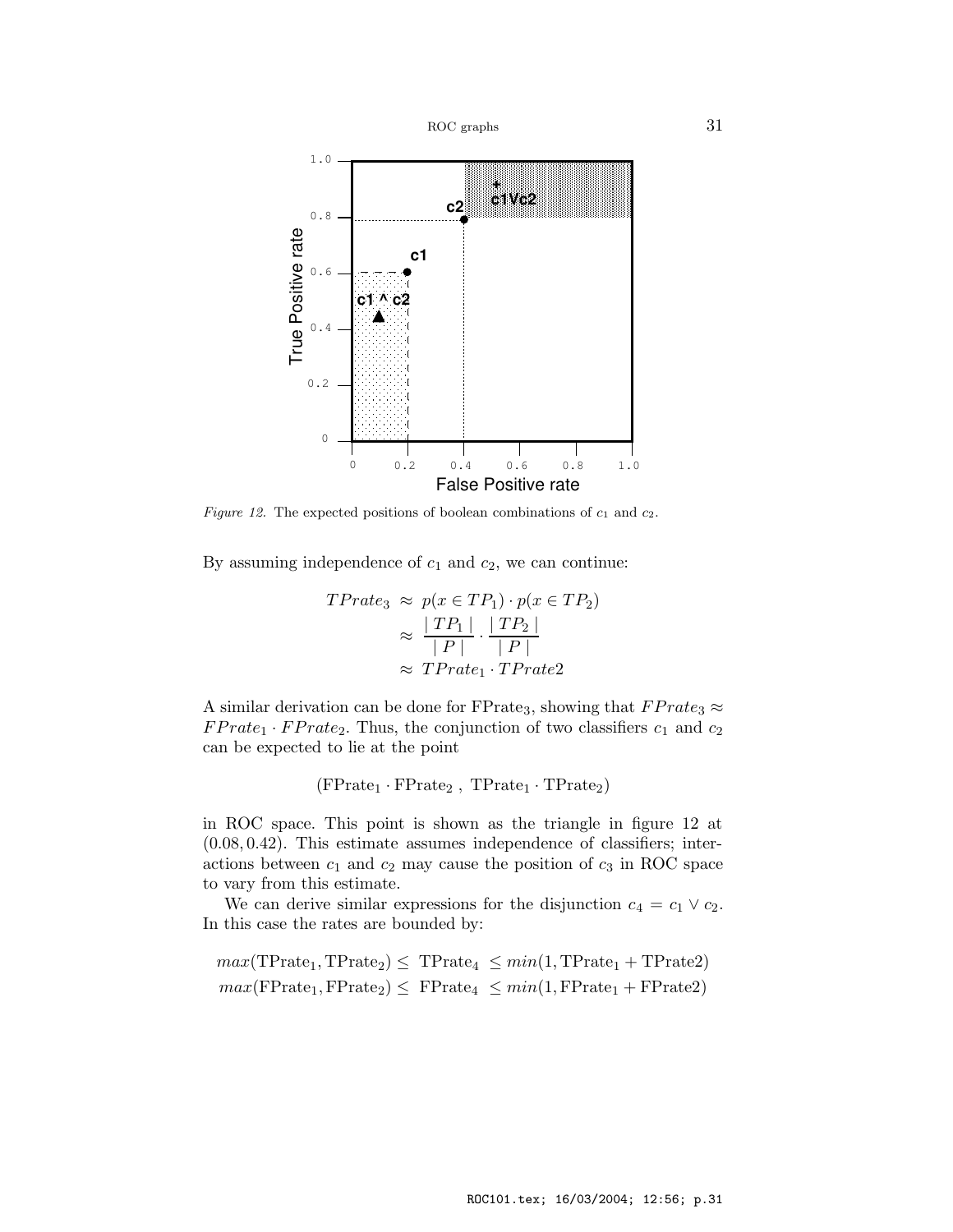This bounding region is indicated in figure 12 by the shaded rectangle in the upper right portion of the ROC graph. The expected position, assuming independence, is:

$$
TPrate_4 = 1 - [1 - TPrate_1 - TPrate_2 + TPrate_1 \cdot TPrate_2]
$$
  
FPrate<sub>4</sub> = 1 - [1 - FPrate<sub>1</sub> - FPrate<sub>2</sub> + FPrate<sub>1</sub> \cdot FPrate<sub>2</sub>]

This point is indicted by the marked  $+$  symbol within the bounding rectangle.

It is worth noting that the expected location of both  $c_1 \wedge c_2$  and  $c_1 \vee c_2$ are *outside* of the ROC convex hull formed by  $c_1$  and  $c_2$ . In other words, logical combinations of classifiers can produce performance outside of the convex hull and better than what could be achieved with linear interpolation.

#### 7.4.4. Chaining classifiers

Section 2 mentioned that classifiers on the left side of an ROC graph near  $X = 0$  may be thought of as "conservative"; and classifiers on the upper side of an ROC graph near  $Y = 1$  may be thought of as "liberal". With this interpretation it might be tempting to devise a composite scheme that applies classifiers sequentially like a rule list. Such a technique might work as follows: Given the classifiers on the ROC convex hull, an instance is first given to the most conservative (left-most) classifier. If that classifier returns  $\mathbf{Y}$ , the composite classifier returns  $\mathbf{Y}$ ; otherwise, the second most conservative classifier is tested, and so on. The sequence terminates when some classifier issues a Y classification, or when the classifiers reach a maximum expected cost, such as may be specified by an iso-performance line. The resulting classifier is  $c_1 \vee c_2 \vee \cdots \vee c_k$ , where  $c_k$  has the highest expected cost tolerable.

Unfortunately, this chaining of classifiers may not work as desired. Classifiers' positions in ROC space are based upon their independent performance. When classifiers are applied in sequence this way, they are not being used independently but are instead being applied to instances which more conservative classifiers have already classified as negative. Due to classifier interactions (intersections among classifiers'  $TP$  and  $FP$  sets), the resulting classifier may have very different performance characteristics than any of the component classifiers. Although section 7.4.3 introduced an independence assumption that may be reasonable for combining two classifiers, this assumption becomes much less tenable as longer chains of classifiers are constructed.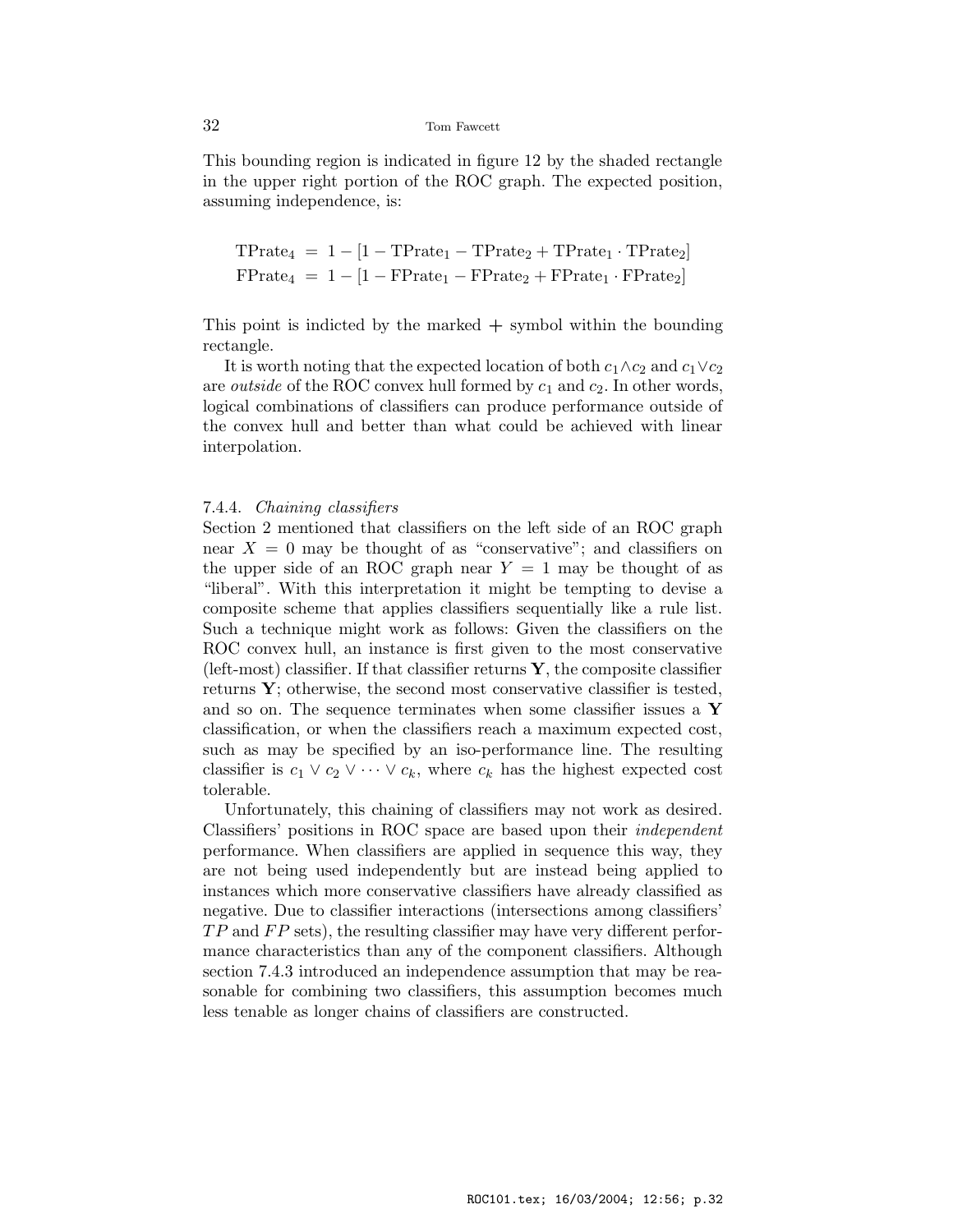#### ROC graphs 33

## 7.4.5. The importance of final validation

To close this section on classifier combination, we emphasize a basic point that is easy to forget. ROC graphs are commonly used in evaluation, and are generated from a final test set. If an ROC graph is instead used to select or to combine classifiers, this use must be considered to be part of the training phase. A separate held-out validation set must be used to estimate the expected performance of the classifier(s). This is true even if the ROC curves are being used to form a convex hull.

#### 7.5. Alternatives to ROC graphs

Recently, various alternatives to ROC graphs have been proposed. We briefly summarize them here.

#### 7.5.1. DET curves

DET graphs (Martin et al., 1997) are not so much an alternative to ROC curves as an alternative way of presenting them. There are two differences. First, DET graphs plot false negatives on the Y axis instead of true positives, so they plot one kind of error against another. Second, DET graphs are log scaled on both axes so that the area of the lower left part of the curve (which corresponds to the upper left portion of an ROC graph) is expanded. Martin et al. (1997) argue that wellperforming classifiers, with low false positive rates and/or low false negative rates, tend to be "bunched up" together in the lower left portion of a ROC graph. The log scaling of a DET graph gives this region greater surface area and allows these classifiers to be compared more easily.

#### 7.5.2. Cost curves

Section 7.1 showed how information about class proportions and error costs could be combined to define the slope of a so-called isoperformance line. Such a line can be placed on an ROC curve and used to identify which classifier(s) perform best under the conditions of interest. In many cost minimization scenarios, this requires inspecting the curves and judging the tangent angles for which one classifier dominates.

Drummond and Holte (2000; 2002) point out that reading slope angles from an ROC curve may be difficult to do. Determining the regions of superiority, and the amount by which one classifier is superior to another, is challenging when the comparison lines are curve tangents rather than simple vertical lines. Drummond and Holte reason that if the primary use of a curve is to compare relative costs, the graphs should represent these costs explicitly. They propose *cost curves* as an alternative to ROC curves.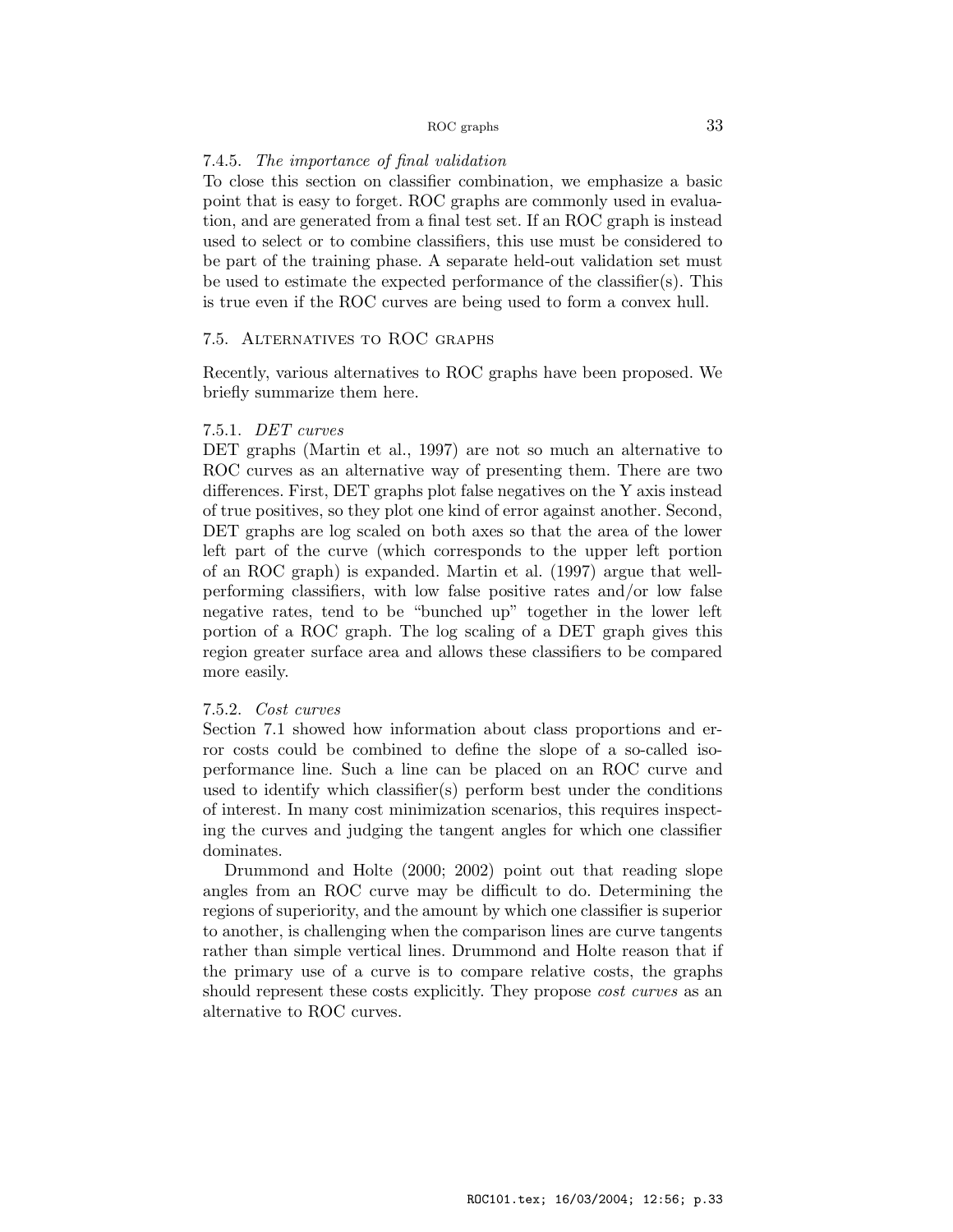On a cost curve, the X axis ranges from 0 to 1 and measures the proportion of positives in the distribution. The Y axis, also from 0 to 1, is the relative expected misclassification cost. A perfect classifier is a horizontal line from  $(0,0)$  to  $(0,1)$ . Cost curves are a point-line dual of ROC curves: a point (i.e., a discrete classifier) in ROC space is represented by a line in cost space, with the line designating the relative expected cost of the classifier. For any X point, the corresponding Y points represent the expected costs of the classifiers. Thus, while in ROC space the convex hull contains the set of lowest-cost classifiers, in cost space the lower envelope represents this set.

#### 7.5.3. Relative superiority graphs and the LC index

Like cost curves, the LC index (Adams and Hand, 1999) is a transformation of ROC curves that facilitates comparing classifiers by cost. Adams and Hand argue that precise cost information is rare, but *some* information about costs is always available, and so the AUC is too coarse of a measure of classifier performance. An expert may not be able to specify exactly what the costs of a false positive and false negative should be, but an expert usually has some idea how much more expensive one error is than another. This can be expressed as a range of values in which the error cost ratio will lie.

Adams and Hand's method maps the ratio of error costs onto the interval (0,1). It then transforms a set of ROC curves into a set of parallel lines showing which classifier dominates at which region in the interval. An expert provides a sub-range of  $(0,1)$  within which the ratio is expected to fall, as well as a most likely value for the ratio. This serves to focus attention on the interval of interest. Upon these "relative superiority" graphs a measure of confidence—the LC index can be defined indicating how likely it is that one classifier is superior to another within this interval.

The relative superiority graphs may be seen as a binary version of cost curves, in which we are only interested in which classifier is superior. The LC index (for loss comparison) is thus a measure of confidence of superiority rather than of cost difference.

## 8. Conclusion

ROC graphs are a very useful tool for visualizing and evaluating classifiers. They are able to provide a richer measure of classification performance than accuracy or error rate can, and they have advantages over other evaluation measures such as precision-recall graphs and lift curves. However, as with any evaluation metric, using them wisely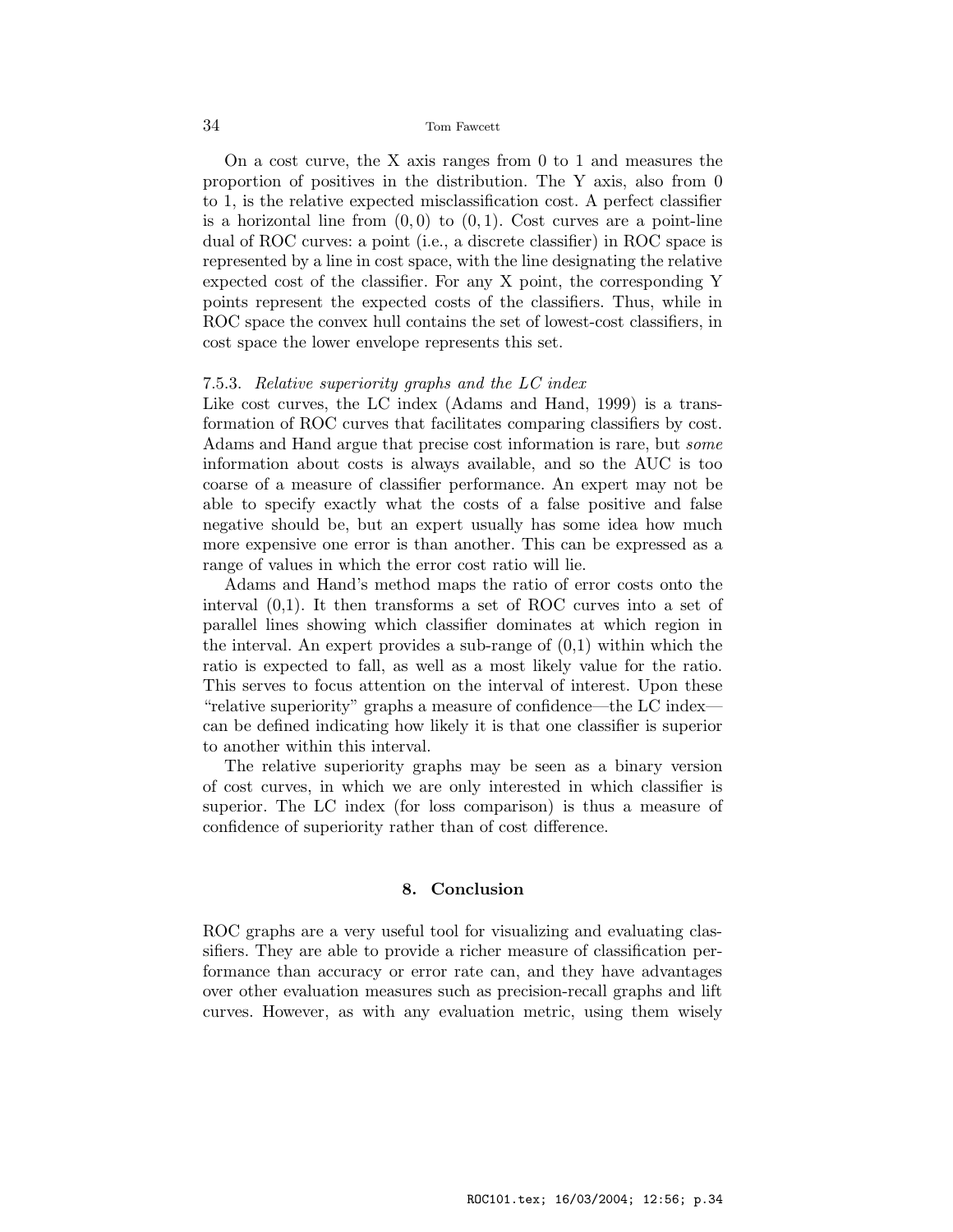#### ROC graphs 35

requires knowing their characteristics and limitations. It is hoped that this article advances the general knowledge about ROC graphs and helps to promote better evaluation practices in the data mining community.

## Appendix

#### A. Generating an ROC curve from a decision tree

As a basic example of how scores can be derived from some model classes, and how a ROC curve can be generated directly from them, we present a procedure for generating a ROC curve from a decision tree. Algorithm 7 shows the basic idea. For simplicity the algorithm is written in terms of descending the tree structure, but it could just as easily extract the same information from the printed tree representation. Following C4.5 usage, each leaf node keeps a record of the number of examples matched by the condition, the number of errors (local false positives), and the class concluded by the node.

#### Acknowledgements

While at Bell Atlantic, Foster Provost and I investigated ROC graphs and ROC analysis for use in real-world domains. My understanding of ROC analysis has benefited greatly from discussions with him.

I am indebted to Rob Holte and Chris Drummond for many enlightening email exchanges on ROC graphs, especially on the topics of cost curves and averaging ROC curves. These discussions increased my understanding of the complexity of the issues involved. I wish to thank Terran Lane, David Hand and José Hernandez-Orallo for discussions clarifying their work. I wish to thank Kelly Zou and Holly Jimison for pointers to relevant articles in the medical decision making literature.

I am grateful to the following people for their comments and corrections on previous drafts of this article: Chris Drummond, Peter Flach, George Forman, Rob Holte, Sofus Macskassy, Sean Mooney, Joshua O'Madadhain and Foster Provost. Of course, any misunderstandings or errors remaining are my own responsibility.

Much open source software was used in this work. I wish to thank the authors and maintainers of XEmacs, T<sub>E</sub>Xand L<sup>AT</sup>EX, Perl and its many user-contributed packages, and the Free Software Foundation's GNU Project. The figures in this paper were created with Tgif, Grace and Gnuplot.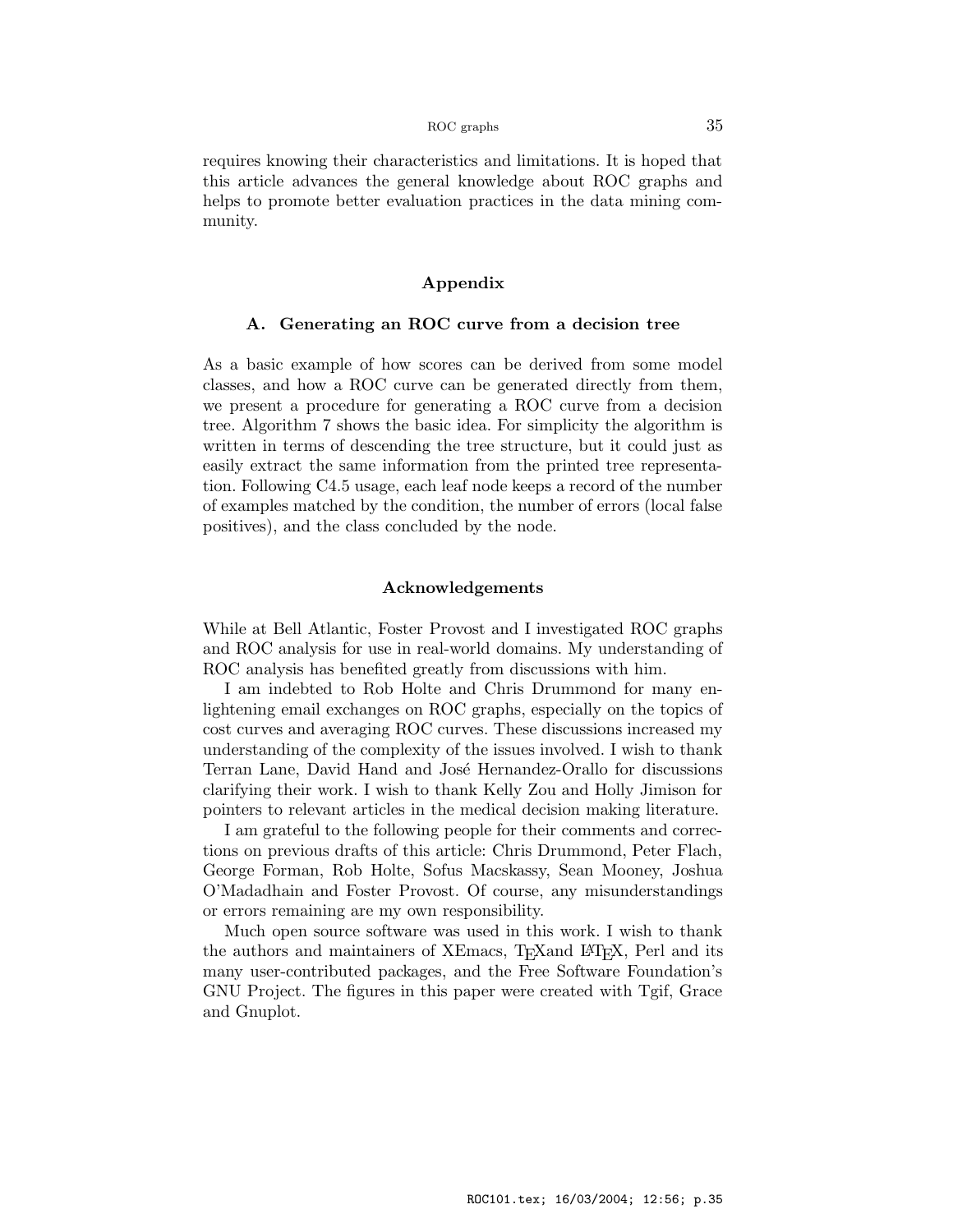#### References

- Adams, N. M. and D. J. Hand: 1999, 'Comparing classifiers when the misallocations costs are uncertain'. Pattern Recognition 32, 1139–1147.
- Barber, C., D. Dobkin, and H. Huhdanpaa: 1993, 'The quickhull algorithm for convex hull'. Technical Report GCG53, University of Minnesota. Available: ftp:// geom.umn.edu/pub/software/qhull.tar.Z.
- Bradley, A. P.: 1997, 'The use of the area under the ROC curve in the evaluation of machine learning algorithms'. Pattern Recognition 30(7), 1145–1159.
- Breiman, L., J. Friedman, R. Olshen, and C. Stone: 1984, Classification and regression trees. Belmont, CA: Wadsworth International Group.
- Clearwater, S. and E. Stern: 1991, 'A rule-learning program in high energy physics event classification'. Comp Physics Comm 67, 159–182.
- Domingos, P.: 1999, 'MetaCost: A general method for making classifiers costsensitive'. In: Proceedings of the Fifth ACM SIGKDD International Conference on Knowledge Discovery and Data Mining. pp. 155–164.
- Drummond, C. and R. C. Holte: 2000, 'Explicitly Representing Expected Cost: An alternative to ROC representation'. In: R. Ramakrishnan and S. Stolfo (eds.): Proceedings of the Sixth ACM SIGKDD International Conference on Knowledge Discovery and Data Mining. pp. 198–207, ACM Press.
- Drummond, C. and R. C. Holte: 2002, 'Classifier cost curves: Making performance evaluation easier and more informative'. Unpublished manuscript available from the authors.
- Egan, J. P.: 1975, Signal Detection Theory and ROC Analysis, Series in Cognitition and Perception. New York: Academic Press.
- Elkan, C.: 2001, 'The Foundations of Cost-Sensitive Learning'. In: Proceedings of the IJCAI-01. pp. 973–978.
- Fawcett, T.: 2001, 'Using Rule Sets to Maximize ROC Performance'. In: Proceedings of the IEEE International Conference on Data Mining (ICDM-2001). Los Alamitos, CA, pp. 131–138, IEEE Computer Society.
- Fawcett, T. and F. Provost: 1996, 'Combining Data Mining and Machine Learning for Effective User Profiling'. In: Simoudis, Han, and Fayyad (eds.): Proceedings on the Second International Conference on Knowledge Discovery and Data Mining. Menlo Park, CA, pp. 8–13, AAAI Press.
- Fawcett, T. and F. Provost: 1997, 'Adaptive Fraud Detection'. Data Mining and Knowledge Discovery  $1(3)$ , 291–316.
- Flach, P. and S. Wu: 2003, 'Repairing concavities in ROC curves'. In: Proc. 2003 UK Workshop on Computational Intelligence. pp. 38–44.
- Forman, G.: 2002, 'A method for discovering the insignificance of one's best classifier and the unlearnability of a classification task'. In: Lavrac, Motoda, and Fawcett (eds.): Proceedings of th First International Workshop on Data Mining Lessons Learned (DMLL-2002). Available: http://www.hpl.hp.com/personal/ Tom\_Fawcett/DMLL-2002/Forman.pdf.
- Hand, D. J. and R. J. Till: 2001, 'A simple generalization of the area under the ROC curve to multiple class classification problems'. Machine Learning  $45(2)$ , 171–186.
- Hanley, J. A. and B. J. McNeil: 1982, 'The Meaning and Use of the Area under a Receiver Operating Characteristic (ROC) Curve'. Radiology 143, 29–36.

Holte, R.: 2002, 'Personal communication'.

Kubat, M., R. C. Holte, and S. Matwin: 1998, 'Machine Learning for the Detection of Oil Spills in Satellite Radar Images'. Machine Learning 30, 195–215.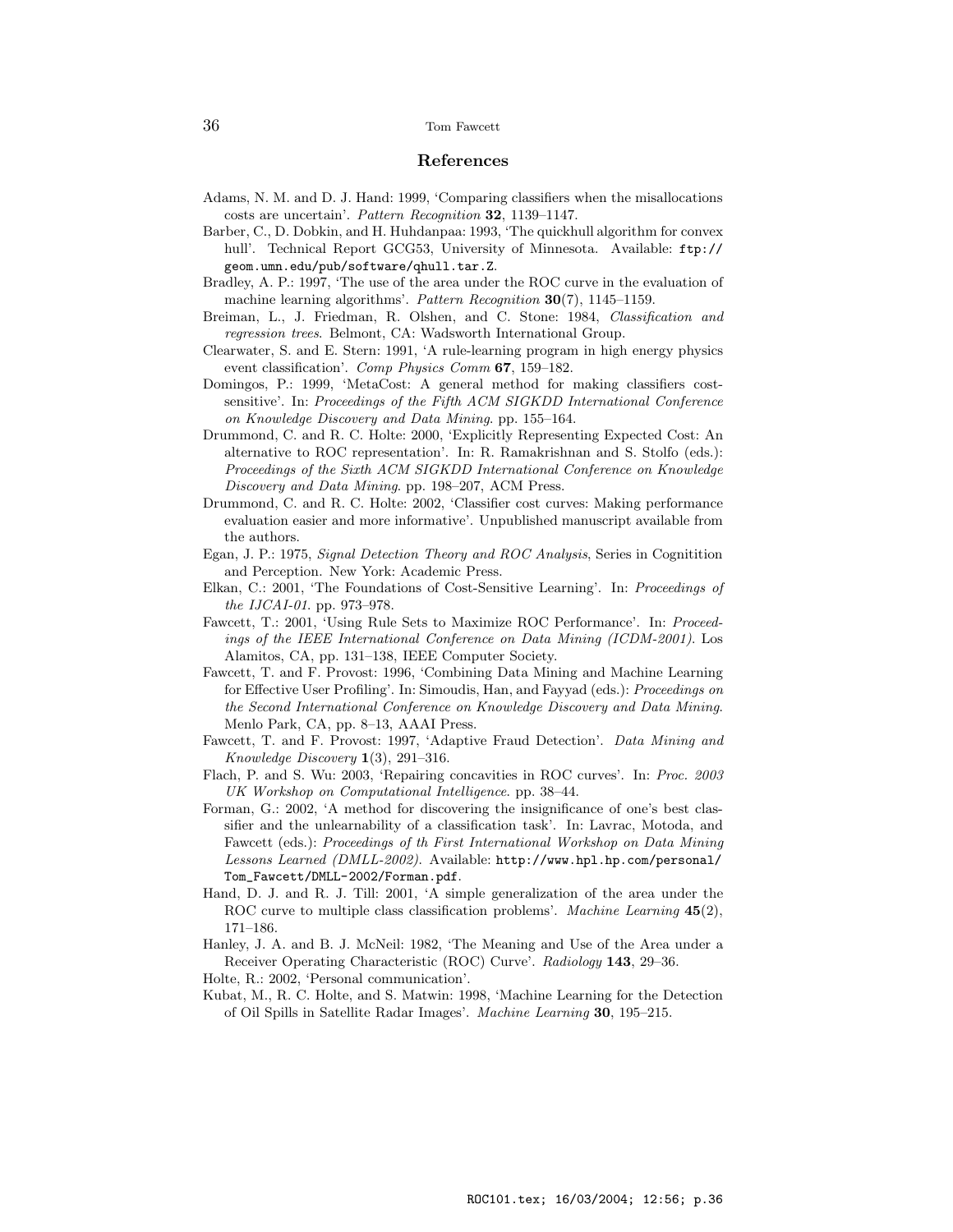- Lane, T.: 2000, 'Extensions of ROC Analysis to multi-class domains'. In: T. Dietterich, D. Margineantu, F. Provost, and P. Turney (eds.): ICML-2000 Workshop on Cost-Sensitive Learning.
- Lewis, D.: 1990, 'Representation quality in text classification: An introduction and experiment'. In: Proceedings of Workshop on Speech and Natural Language. Hidden Valley, PA, pp. 288–295, Morgan Kaufmann.
- Lewis, D.: 1991, 'Evaluating Text Categorization'. In: Proceedings of Speech and Natural Language Workshop. pp. 312–318, Morgan Kaufmann.
- Macskassy, S. A. and F. Provost: 2004, 'Confidence Bands for ROC curves'. In: Submitted to ICML-2004.
- Martin, A., G. Doddington, T. Kamm, M. Ordowski, and M. Przybocki: 1997, 'The DET Curve in Assessment of Detection Task Performance'. In: Proc. Eurospeech '97. Rhodes, Greece, pp. 1895–1898.
- Provost, F. and P. Domingos: 2001, 'Well-trained PETs: Improving Probability Estimation Trees'. CeDER Working Paper #IS-00-04, Stern School of Business, New York University, NY, NY 10012.
- Provost, F. and T. Fawcett: 1998, 'Robust classification systems for imprecise environments'. In: Proceedings of the Fifteenth National Conference on Artificial Intelligence (AAAI-98). Menlo Park, CA, pp. 706–713. Available: http: //www.purl.org/NET/tfawcett/papers/aaai98-dist.ps.gz.
- Provost, F. and T. Fawcett: 2001, 'Robust Classification for Imprecise Environments'. Machine Learning 42(3), 203–231.
- Provost, F., T. Fawcett, and R. Kohavi: 1998, 'The Case Against Accuracy Estimation for Comparing Induction Algorithms'. In: J. Shavlik (ed.): Proceedings of the Fifteenth International Conference on Machine Learning. San Francisco, CA, pp. 445–453.
- Saitta, L. and F. Neri: 1998, 'Learning in the "Real World"'. Machine Learning 30, 133–163.
- Spackman, K. A.: 1989, 'Signal detection theory: Valuable tools for evaluating inductive learning'. In: Proceedings of the Sixth International Workshop on Machine Learning. San Mateo, CA, pp. 160–163, Morgan Kaufman.
- Srinivasan, A.: 1999, 'Note on the location of optimal classifiers in n-dimensional ROC space'. Technical Report PRG-TR-2-99, Oxford University Computing Laboratory, Oxford, England.
- Swets, J.: 1988, 'Measuring the accuracy of diagnostic systems'. Science 240, 1285– 1293.
- Swets, J. A., R. M. Dawes, and J. Monahan: 2000, 'Better Decisions through Science'. Scientific American 283, 82–87. Available: http: //www.psychologicalscience.org/newsresearch/publications/journals/ %siam.pdf.
- van der Putten, P. and M. van Someren: 2000, 'CoIL Challenge 2000: The Insurance Company Case'. Tech report 2000-09, Leiden Institute of Advanced Computer Science.
- Zadrozny, B. and C. Elkan: 2001, 'Obtaining calibrated probability estimates from decision trees and naive bayesian classiers'. In: Proceedings of the Eighteenth International Conference on Machine Learning. pp. 609–616.
- Zou, K. H.: 2002, 'Receiver operating characteristic (ROC) literature research'. Online bibliography available from http://splweb.bwh.harvard.edu:8000/pages/ ppl/zou/roc.html.